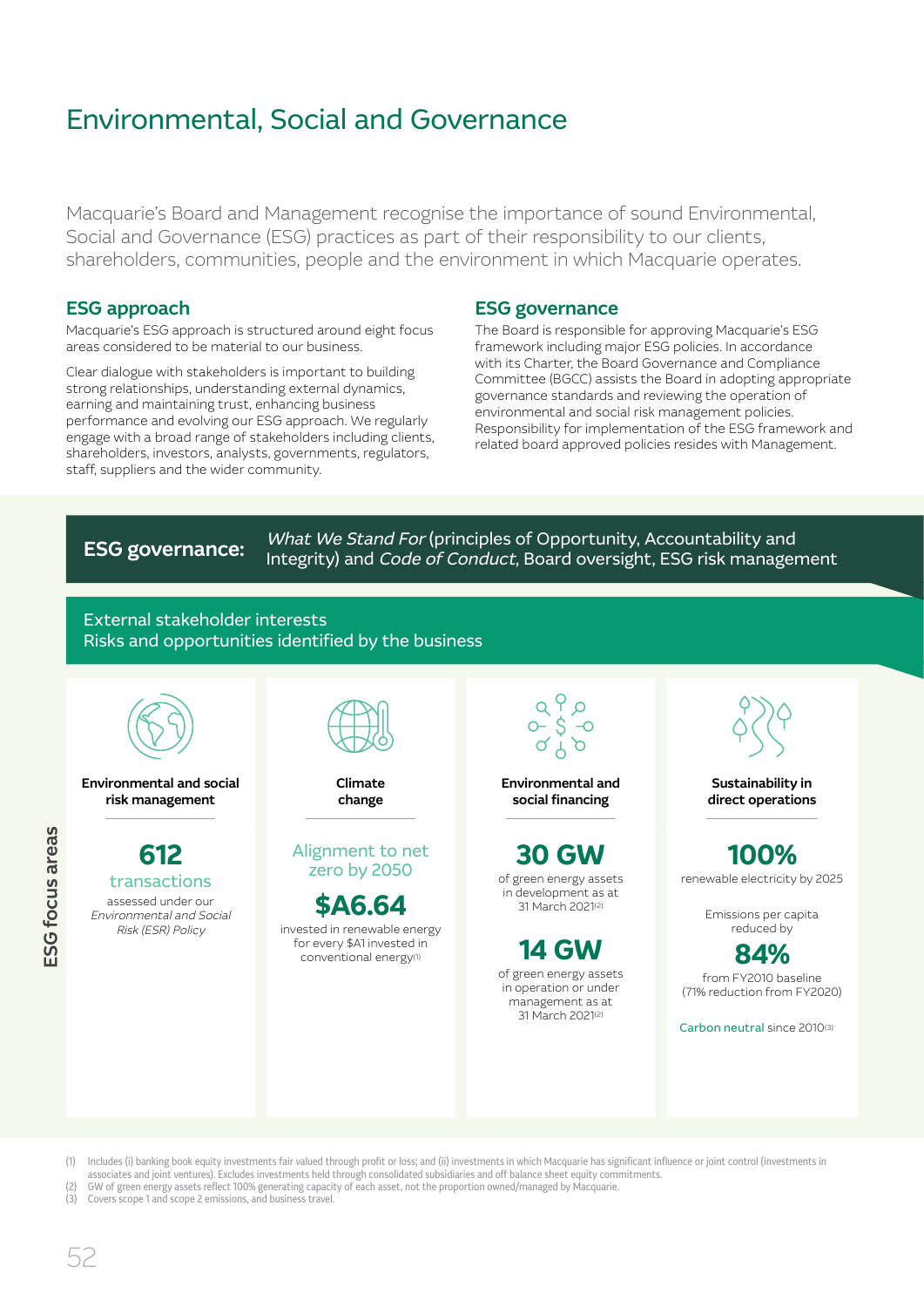### About these disclosures

Macquarie's FY2021 ESG disclosures have been prepared in accordance with the GRI Standards: Core option. The ESG disclosures comprise relevant sections of Macquarie's 2021 Annual Report and Macquarie's website.

The content of the disclosures is presented to align with Macquarie's ESG focus areas, which are reviewed annually and selected as most relevant to Macquarie based on business insights, secondary research, market benchmarking, and stakeholder analysis.

Full details of the focus areas and a GRI Index table are available at [macquarie.com/esg](http://macquarie.com/esg)



- (4) Including virtual and face-to-face forums.<br>(5) Tailored content focused on conduct. sup
- (5) Tailored content focused on conduct, supervision in a hybrid working environment, integrity, speaking up and psychological safety. Macquarie also requires all staff globally to<br>undertake mandatory online *Code of Condu*
- (6) Comprises Macquarie employees' donations and fundraising; Foundation matching support for employees' donations and fundraising; Foundation donations to commemorate employees attaining 10 year and 25 year anniversaries at Macquarie; Foundation grants to non profit organisations to recognise 12 months of board service by a Macquarie employee; and Macquarie and Foundation grants to community organisations (including Year 2 donations for the 50th Anniversary Award and COVID-19 donation fund) in the 12 months to 31 March 2021.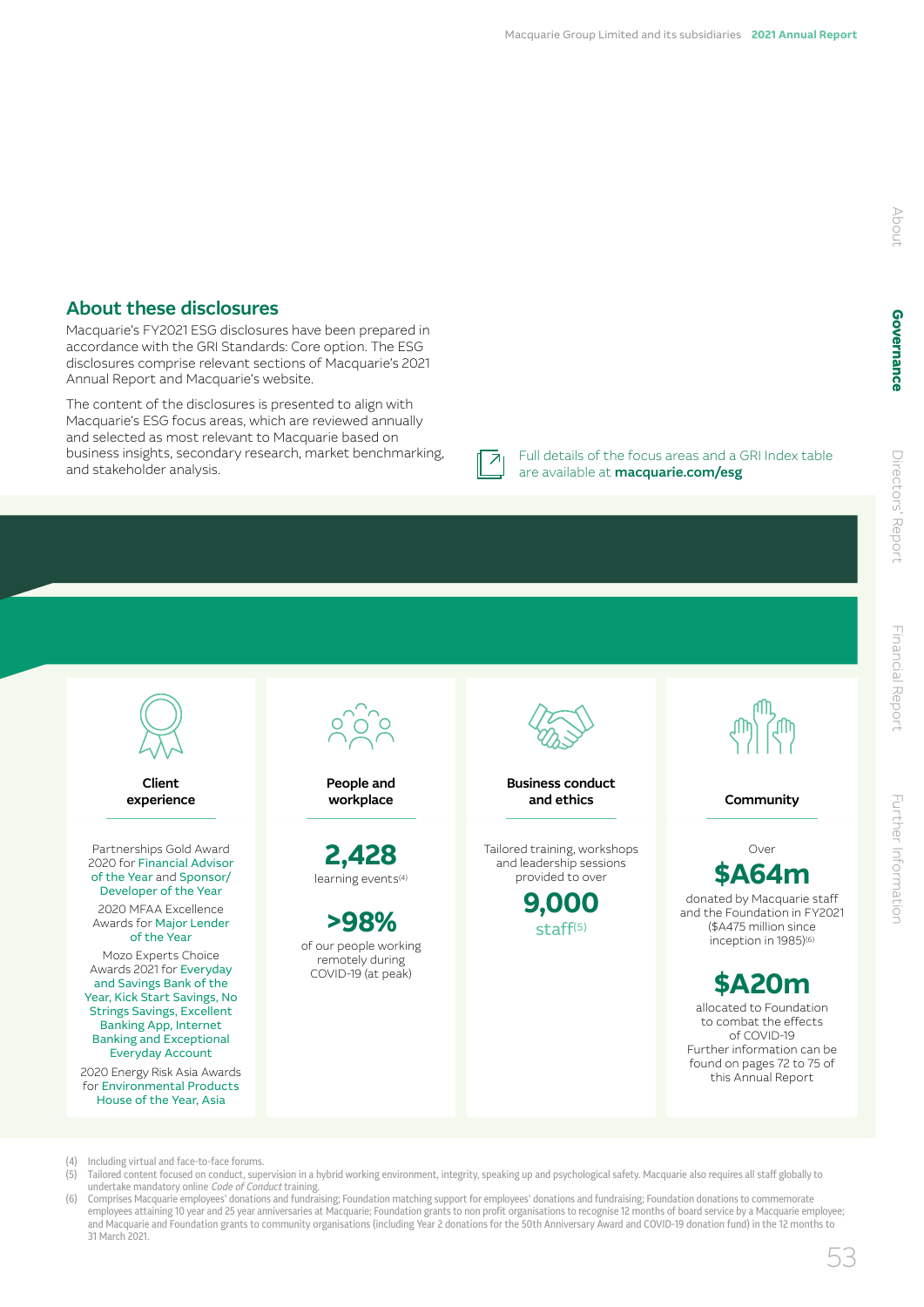Continued

### Environmental and social risk management

Macquarie recognises that failure to manage ESG risks could affect communities, the environment and other external parties and expose the organisation to commercial, reputational and regulatory impacts. Assessing and managing Macquarie wide ESG risks is a key business priority and an important component of our broader risk management framework, detailed in the Risk Management section of this Annual Report.

Under the Code of Conduct all staff share responsibility for identifying and managing environmental and social issues as part of normal business practice. Staff are supported by the ESR team.

The ESR team coordinates a diverse range of ESG activities across business groups and regions, including developing and implementing Macquarie wide and business-specific policies, conducting transaction reviews, providing advice on ESG risks and opportunities and facilitating training. The ESR team sits within the Risk Management Group and regularly reports to the Chief Risk Officer (CRO) and to the BGCC on ESG related matters.

### ESR in transactions

Environmental and social risks are managed through the implementation of the ESR and Work Health and Safety (WHS) policies, which are based on international standards.<sup>(7)</sup> These are updated periodically to address opportunities for improvement and emerging issues.

Macquarie's ESR Policy describes our approach to ESR management in client onboarding and across a broad range of transactions including equity investments, financing, leasing and advisory mandates. The ESR Policy provides a robust process to assess, manage, mitigate, monitor and report environmental and social risks and takes a precautionary approach to ESR issues including labour and employment practices, climate change, human rights, resource efficiency, pollution prevention, biodiversity and cultural heritage. Based on international guidelines, including the International Finance Corporation Performance Standards, the ESR Policy provides escalated decision-making and approval processes, alongside the credit approval process, for material environmental and social risks. Transactions with material environmental and social risks are referred to the CRO and may be escalated to the Executive Committee or Macquarie Board.



### ESR Policy referrals

### Transactions assessed under the ESR Policy by sector



<sup>(7)</sup> 'Occupational health and safety management systems – Requirements with guidance for use' ISO 45001:2018 and 'Environmental management systems – Requirements with guidance for use' ISO 14001:2016.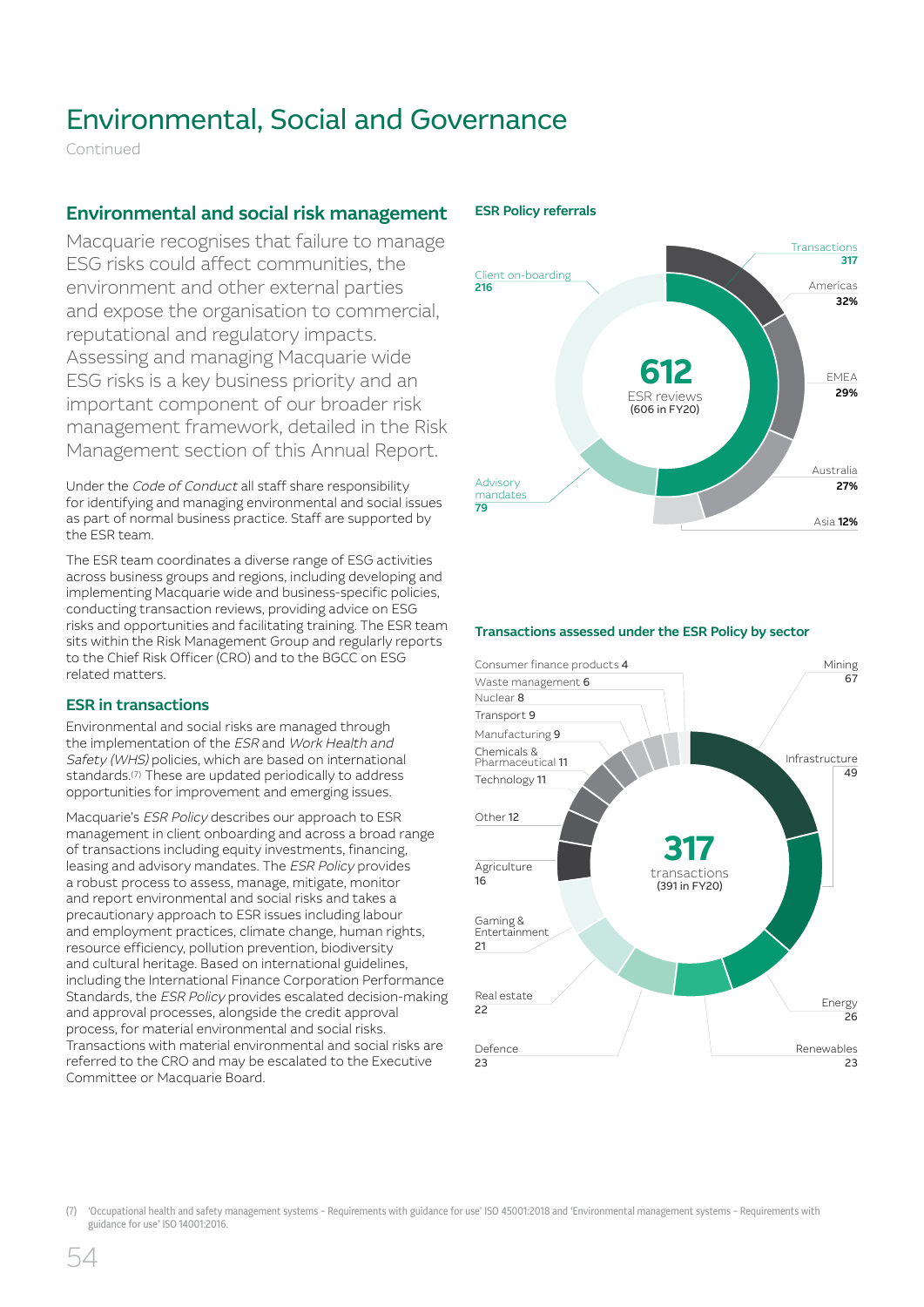The ESR team oversees the operation of the ESR Policy, reviewing transactions and providing specialist advice and targeted training.



Human Rights training in FY2021

### Human rights

Macquarie recognises the duty of States to protect human rights and the responsibility of businesses to respect human rights. Macquarie supports fundamental human rights as set out in the Universal Declaration of Human Rights and core ILO Conventions.

Macquarie has a framework of polices and processes in place to identify and mitigate potential and actual human rights, including modern slavery, impacts resulting from our business activities and the relationships connected to those activities.

This year, we produced our fifth modern slavery and human trafficking statement, and first joint statement under the UK Modern Slavery Act 2015 and the Australian Modern Slavery Act 2018 (Cth).

### Work health and safety in investments

Macquarie acknowledges that WHS risks are inherent in our investments and recognises, supports, and promotes the right of every worker to return home safely from their workplace. We have zero tolerance for loss of life or serious injuries or illnesses sustained in, or resulting from, the work environment, as set out in our WHS Policy.

In line with our updated Macquarie-wide WHS vision, we continued to facilitate WHS improvements for operating assets in which Macquarie has an equity interest or manages on behalf of a fund. Our comprehensive safety framework is built around culture and leadership, governance and assurance. It involves:

- promoting clear WHS expectations with our business partners
- identifying key WHS risks and conducting due diligence prior to investment
- training our people to support the governance of WHS risks
- monitoring and reviewing WHS performance regularly
- investigating incidents that did or had the potential to result in serious injuries
- sharing lessons learnt and best practices across our business groups and regions
- ongoing reviews and audits.

COVID-19 has had a significant impact on the health and safety risk in our investments and on the way Macquarie engages with their management. Examples of how we have responded to these challenges include:

- investment of significant resources in the immediate response and on an ongoing basis to support the implementation of additional precautions required to protect the workforce and public (e.g. social distancing and hygiene factors)
- maintaining awareness of COVID-19 restrictions and their impact on front-line delivery by sharing best practices and lessons learned across regions and business groups
- introduction of virtual site visits to show support and engage with the workforce in the absence of face-to-face meetings and ability to travel to site.

Macquarie will continue to regularly discuss best practices and lessons learnt in the ongoing response to COVID-19.

More detailed information is available at **[macquarie.com/esg](http://macquarie.com/esg )** 

J

Macquarie's Modern Slavery Transparency Statement can be downloaded from **[macquarie.com/esg](http://macquarie.com/esg)** 

About

Directors' Report

Directors' Report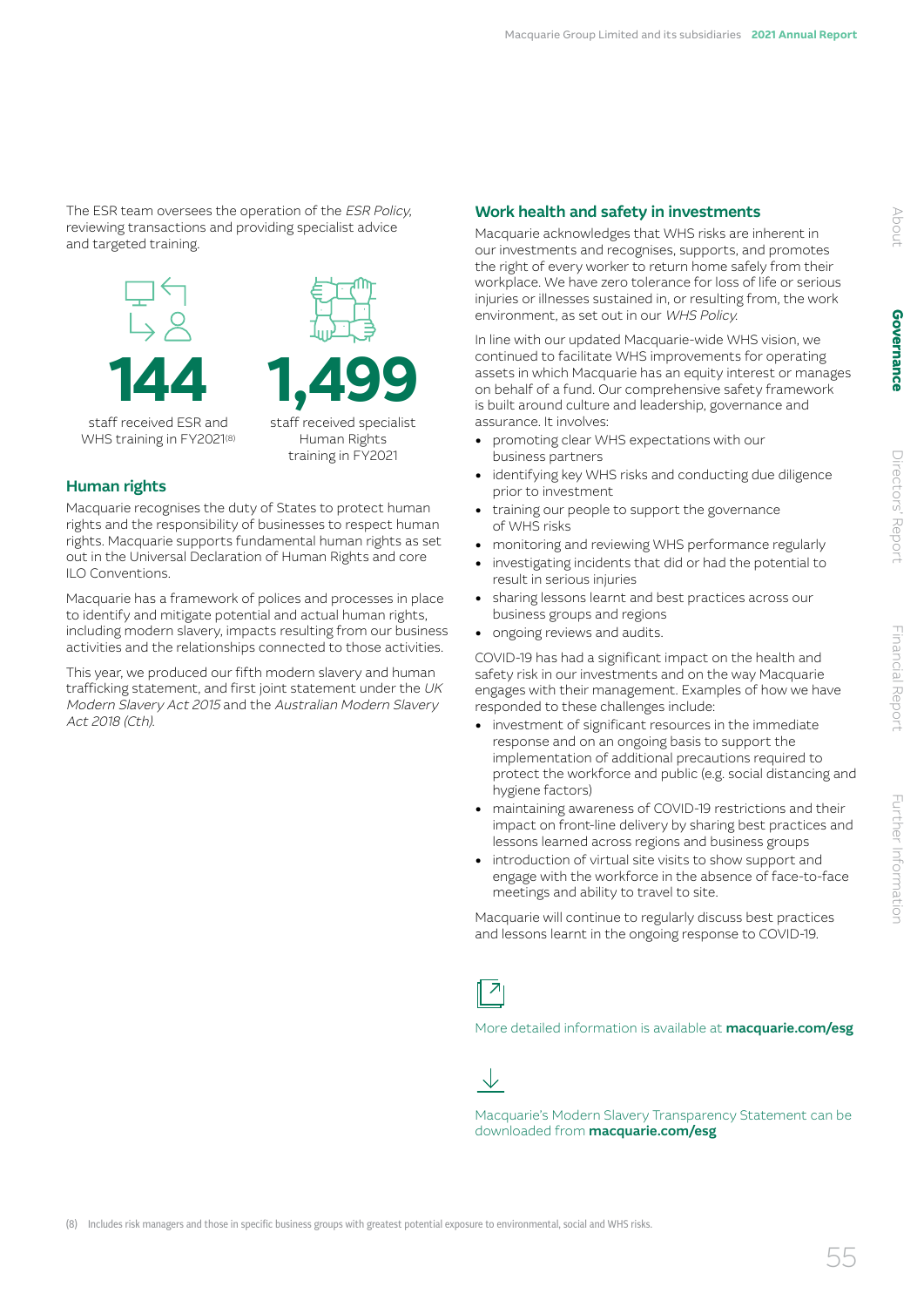Continued

### Climate change

Climate change is one of the most complex and critical challenges facing the world, and the finance sector has a vital role to play in efforts to limit global warming. For almost two decades, Macquarie has worked with governments and clients to drive the energy transition and advance solutions to climate challenges.

### Supporting the transition to a net zero economy

We are committed to reaching net zero operational emissions by 2025 and aligning our financing activity with the global goal of net zero emissions by 2050.(9) This is consistent with our purpose of 'Empowering people to innovate and invest for a better future'.

We have built expertise in investing directly in climate mitigation and adaptation and in supporting our clients and portfolio companies to decarbonise their activities. Our activity spans the supply and financing of renewable energy, including green Power Purchase Agreements (PPAs), storage, firming, transmission and distribution solutions; risk and capital solutions in transition, green and lower carbon fuels and metals; asset finance for zero emission transportation, smart meters, energy efficiency and onsite generation; precision agriculture; and carbon offsetting. Our leading advisory business supports clients to raise capital, invest and align their portfolios with the transition to a net zero economy.

In the past year, we have made further progress in partnership with our clients. Our asset management business announced plans to manage its portfolio in line with global net zero emissions by 2040. Our principal investment business is developing over 30 GW of new renewable energy projects across four continents. And our commodities and global markets business has created new products to offset the carbon impact of commodities like oil and gas.

As global commitments to tackling climate change accelerate, and in keeping with our culture of innovation and evolution, we are strengthening our own commitment on climate in four key areas.

First, we are strengthening our support for clients and portfolio companies to manage the transition to net zero and achieve their decarbonisation ambitions.

In our asset management business, we have started work with portfolio companies to consistently measure greenhouse gas emissions and identify emission reduction opportunities. Where we have sufficient influence, we will work with these businesses to develop plans that will put them on a pathway to reduce emissions in line with a net zero economy by 2040.

More broadly, we are working with our clients to achieve a managed transition to net zero. We recognise that much of the world will depend on oil and gas to power economies and that until new, commercially viable technologies become available, these fuels will have a continued role in the provision of essential energy. We will continue to support clients in these sectors, and we are engaging with them to design both finance and technology solutions that will

help them deliver a managed transition to decarbonise and reduce the emissions intensity of their activities.

Second, we are increasing our investment in climate mitigation and adaptation solutions.

This builds on our leading position as a global developer, investor, financer, and manager of renewable energy projects. In addition to our leading role in established technologies like wind and solar, we expect to increase investment in important emerging transition opportunities including zero emissions transport, hydrogen, carbon sequestration, nature-based solutions, and climate resilient infrastructure.

Third, we will align the emissions of our financing activities with the objective of enabling and accelerating the world's pathway to net zero by 2050. As part of this commitment, we will measure and set interim and long-term science-based emissions targets for our financing activities, prioritising our efforts on clients and partners in high emission sectors and the role that Macquarie will play in accelerating their pathways to net zero.

We recognise that the financial sector does not currently have fully established methodologies and tools to measure and manage emissions across all types of financing activities and sectors. We will work to expand our approach as industry practice develops and continue to collaborate with our peers to evolve and shape measurement standards.

As previously indicated, we have reduced our limited remaining equity and lending exposures to the coal sector, which are expected to run off by 2024.

Finally, we will continue to reduce the emissions of our own business operations. We have maintained carbon neutrality across our offices, data centres and business travel since 2010 and, consistent with our 2025 Sustainability Plan, we are committed to reaching net zero operational emissions by 2025, including targets to reduce energy use and meet all of our operational needs from renewable sources.

We will outline more detail in each of these four areas by publishing a Macquarie Net Zero Plan by the end of 2022, and annual progress reports thereafter.

### Advocacy and engagement

Macquarie continues to support global efforts to better understand the impact of climate change on society, our clients and our business. This involves a diverse range of activity including engaging clients and assets; research projects into areas such as reducing agricultural emissions with CSIRO; active engagement in initiatives like the Task Force on Climate-related Financial Disclosures (TCFD); and collaborating with other financial institutions through the Climate Finance Leadership Initiative (CFLI), Sustainable

(9) Operational emissions include scope 1 and scope 2 emissions, and emissions from business travel.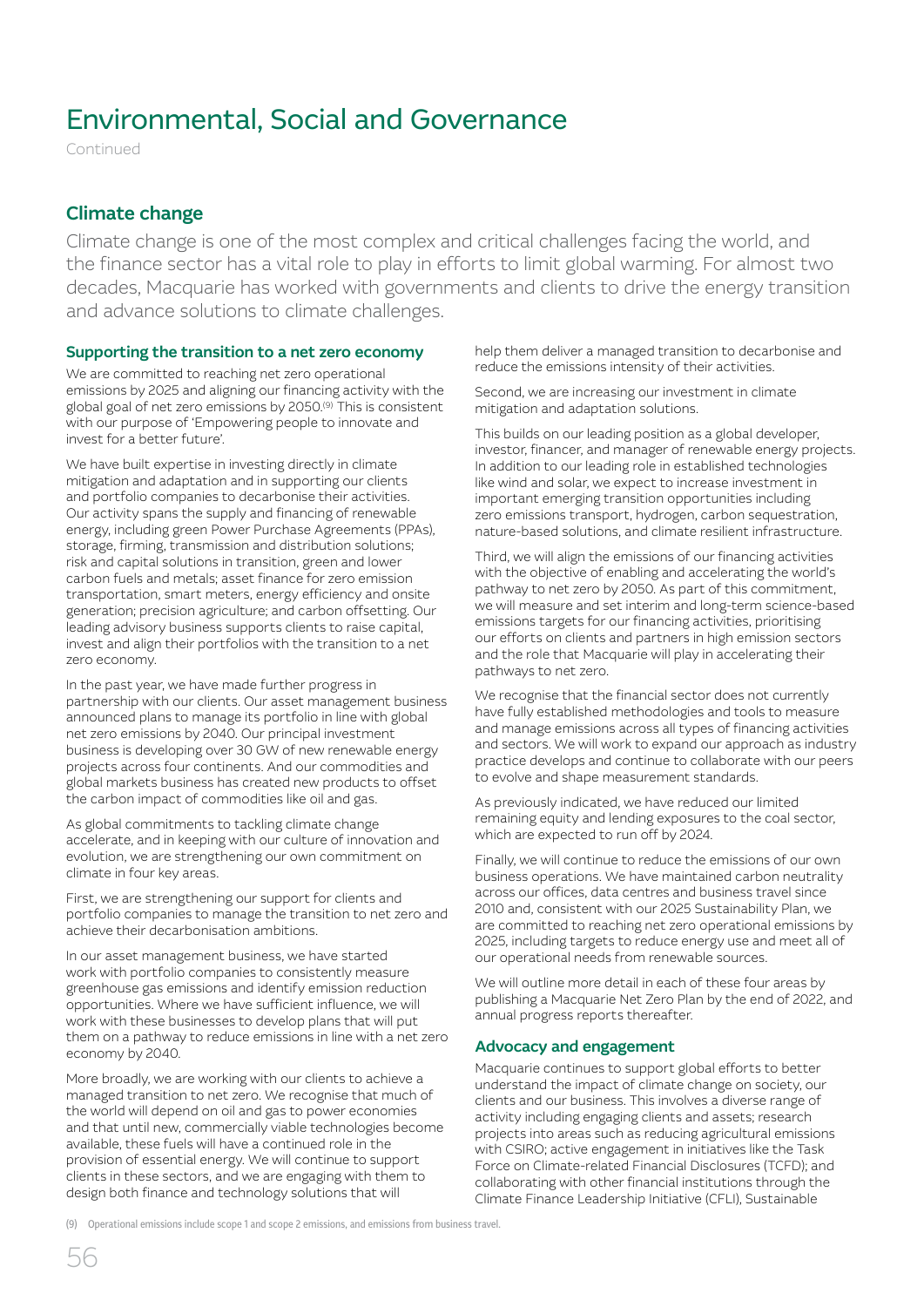Markets Initiative (SMI) and broader multi-stakeholder initiatives like the Global Commission on Adaptation (GCA). Throughout FY2021 Macquarie took part in a range of global and national initiatives including: the Global Adaptation Summit, the Australian Government's Technology Investment Roadmap, and the launch of the UK Government's ten-point plan to tackle climate change and deliver the UK's ambitious net zero commitments.

Through these and other engagements, Macquarie is working to pursue opportunities to advance mitigation and adaptation solutions and improve our understanding of the risks associated with climate change.

More broadly, our industry experts continue to work with governments, non-government organisations and industry groups to build international capacity in the green finance sector and promote confidence among investors to finance green assets. Globally, last year, we took an active role in over 120 industry initiatives and conferences, and advisory groups establishing common international standards for Sustainable Finance.

### Task Force on Climate-related Financial Disclosures (TCFD)

Alongside the action being taken by our businesses, Macquarie continues to support the important work of the TCFD and is actively implementing its recommendations.

In July 2020, we published a detailed report outlining our progress towards TCFD implementation. The report provides details of the transition and physical risk heat mapping and scenario analysis that was completed in 2020.

### Scenario analysis

We continue to build on the physical and transition risk heat mapping undertaken in FY2020 for our lending and equity portfolios under 1.5°C and 3–4°C scenarios. Our approach for FY2021 focuses on better understanding the physical climate risk impacts (chronic and acute) to our infrastructure equity investments in the utilities, oil and gas sectors. We continue to evolve our approach to scenario analysis to support integration into our existing stress testing activities.

We have also commenced an assessment of the operational resilience of our business operations to physical climate risks. This analysis of our strategic locations will support long-term business continuity and resilience planning.

This section includes a summary of our climate-related disclosures. A more detailed report will be published as analysis progresses during the FY2022 year.

### FY2021 energy sector exposures

\$A6.64 invested in renewable energy for every \$A1 invested in conventional energy as at 31 March 2021.(10)

In supporting clients and economies through a managed transition, we also note that global projections of power generation indicate an ongoing role for gas to complement renewable energy. Macquarie has played a leading role in increased deployment of renewables and the wider decarbonisation of the global economy.

Particular focus was placed on trying to address the various challenges that remain to full transition including energy storage, land use, the need for a greater number of investible projects and greater levels of investment in adaptation and resilience projects. In FY2021 these efforts continued globally, see pages 60–63 of this Annual Report.

The table below provides Macquarie's equity and loan portfolio exposures to the coal, oil, gas and renewables sectors as at 31 March 2021.

### Equity and loan portfolio exposures to the oil, gas, coal and renewables sectors:

|                     | <b>FY20</b>                            |                                               | <b>FY21</b>                            |                                               |
|---------------------|----------------------------------------|-----------------------------------------------|----------------------------------------|-----------------------------------------------|
|                     | Loan<br>assets <sup>(11)</sup><br>\$Ab | Equity<br>investments <sup>(10)</sup><br>\$Ab | Loan<br>assets <sup>(11)</sup><br>\$Ab | Equity<br>investments <sup>(10)</sup><br>\$Ab |
| Oil                 | 0.5                                    | O.1                                           | 0.3                                    | Ο.1                                           |
| Gas                 | 0.4                                    |                                               | 0.2                                    |                                               |
| Coal                | 0.2                                    |                                               | O.1                                    |                                               |
| Renewable<br>energy |                                        | 1.0                                           |                                        | 0.6                                           |

More detailed information is available in our TCFD report which can be downloaded from **[macquarie.com/esg](http://macquarie.com/esg)** 

### More detailed information on our approach to Climate Change is available at [macquarie.com/esg](http://macquarie.com/esg)

(10) Includes (i) banking book equity investments fair valued through profit or loss; and (ii) investments in which Macquarie has significant influence or joint control (investments in associates and joint ventures). Excludes investments held through consolidated subsidiaries and off balance sheet equity commitments.

(11) Includes drawn loan assets held at amortised cost adjusted to exclude certain items such as assets that are funded by third parties with no recourse to Macquarie, operating leases, asset finance and short-term financing such as inventory financing.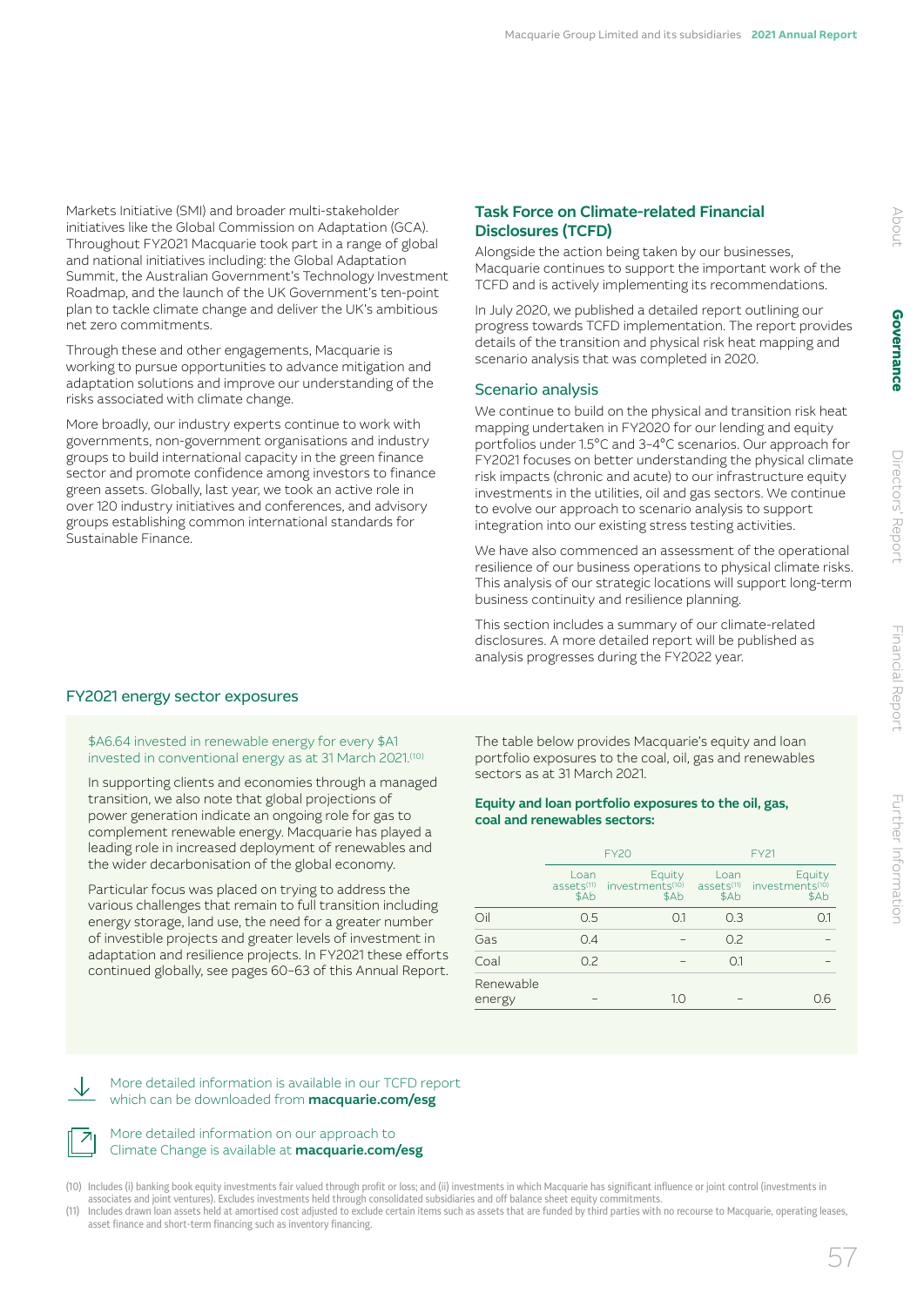Continued

### TCFD Implementation Summary

|                           | Climate change governance                                                                                                                                                                                                                                                                                                                                                                                                                                                                                          | <b>Strategy</b>                                                                                                                                                                                                                                                                                                                                                                                                                                                                                                                                                                                                                                                                                                                                                                                                                                                                                                                                                                                                                                                                                       |
|---------------------------|--------------------------------------------------------------------------------------------------------------------------------------------------------------------------------------------------------------------------------------------------------------------------------------------------------------------------------------------------------------------------------------------------------------------------------------------------------------------------------------------------------------------|-------------------------------------------------------------------------------------------------------------------------------------------------------------------------------------------------------------------------------------------------------------------------------------------------------------------------------------------------------------------------------------------------------------------------------------------------------------------------------------------------------------------------------------------------------------------------------------------------------------------------------------------------------------------------------------------------------------------------------------------------------------------------------------------------------------------------------------------------------------------------------------------------------------------------------------------------------------------------------------------------------------------------------------------------------------------------------------------------------|
| Progress to end of FY2020 | • Board responsibility for approving ESG<br>framework and key ESG policies.<br>• BGCC oversight and monitoring of<br>effectiveness of ESG framework,<br>including approach to climate change<br>risk management.<br>• Internal Global Green Committee.<br>established in 2017 and led by<br>Senior Management, promotes and<br>coordinates climate change mitigation<br>and adaptation opportunities.<br>• Climate Risk Steering Committee<br>reporting to CRO, oversees approach<br>to climate scenario analysis. | • Engaged in activities related to climate change and the low<br>carbon transition for over a decade (refer pages 60-63 for<br>key milestones).<br>• Pursued a sustainability strategy in direct operations, including<br>a commitment to operate on a carbon neutral basis since 2010<br>and a commitment to source 100% renewable energy for our<br>offices by 2025.<br>• Supported a range of global and national strategies on climate, led<br>by third parties, including the Climate Finance Leadership Initiative<br>and the Global Commission on Adaptation.                                                                                                                                                                                                                                                                                                                                                                                                                                                                                                                                  |
| Progress during FY2021    | • Evolved governance structures to<br>support relevant regulatory guidelines<br>on climate-related risks.<br>• Enhancing and embedding climate<br>considerations within existing risk<br>management framework.                                                                                                                                                                                                                                                                                                     | • Made a series of new investments in climate mitigation and<br>adaptation spanning established and new technologies including:<br>onshore and offshore wind, solar, waste-to-energy, battery<br>storage, hydrogen, carbon capture and storage, combined heat<br>and power, smart meters and ultra-low emission transport.<br>• Macquarie Asset Management (MAM) announced a plan to<br>manage its portfolio in line with net zero emissions by 2040.<br>• Green Investment Group (GIG) published its third Progress Report<br>announcing that it had arranged or invested over £6.9 billion in<br>green projects since the business was acquired by Macquarie in<br>2017 and is developing a 30 GW portfolio of new projects.<br>• Commodity and Global Markets (CGM) further extended its<br>leadership in environmental markets with the world's first<br>shipment of carbon-neutral oil.<br>• Hosted annual Green Energy Conference attended by 1,000<br>stakeholders and clients.                                                                                                                |
| Focus beyond FY2021       | • Continue to enhance and embed climate<br>considerations within existing risk<br>management framework.<br>• Continue to enrich Board and<br>executive insight into and visibility of<br>climate-related risks and opportunities.                                                                                                                                                                                                                                                                                  | Align our business operations and financing activities with the<br>global goal of net zero emissions by 2050.<br>• Deploy balance sheet and funds under management to develop<br>and invest in projects that support the energy transition.<br>• Provide a range of products and services to support our clients<br>to make progress towards their decarbonisation goals.<br>• Support our clients and portfolio companies to strengthen the<br>climate resilience of infrastructure assets.<br>• Engage in a range of cross industry initiatives leading up to the<br>UN COP26 summit.<br>• Continue to build internal expertise and capacity to support<br>the global energy transition into new markets and across<br>new technologies.<br>• Evolve approaches for integration into business strategy planning.<br>• Source 100% renewable energy for Macquarie premises by 2025<br>in line with our RE100 commitment.<br>• Establish a new Climate Intelligence Unit to support and inform<br>Macquarie's engagement and growth in issues related to climate<br>change and the energy transition. |

(12) Covers scope 1 and scope 2 emissions, and business travel.

(13) The reduction in investment in FY21 is a reflection of fewer large projects reaching final investment decision (FID) during the year. This is in part a timing issue and also reflects GIG's growing focus on earlier stage investment during the development phase.

(14) GW of green energy assets reflect 100% generating capacity of each asset, not the proportion owned/managed by Macquarie.

(15) LEED Gold, BREEAM Good, 5 Star Green Star or equivalent.

58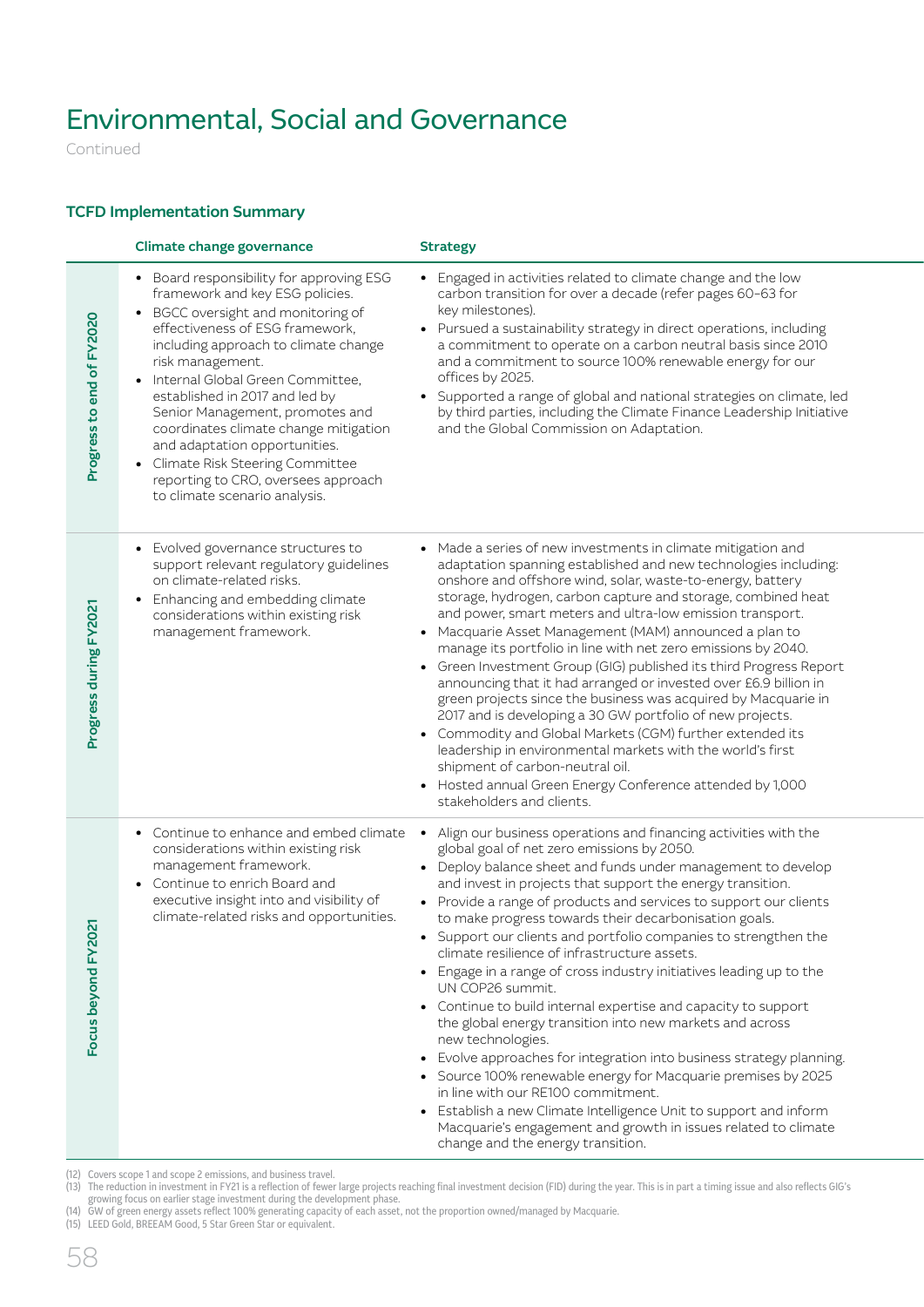| <b>Risk management</b>                                                                                                                                                                                                                                                                                                                                                                                                                                                                                                                                                                                                                                                                                                                                                                                                                                                                    | <b>Metrics</b>                                                                                                                                                                                                                                                                                                                                                                                                                                                       |
|-------------------------------------------------------------------------------------------------------------------------------------------------------------------------------------------------------------------------------------------------------------------------------------------------------------------------------------------------------------------------------------------------------------------------------------------------------------------------------------------------------------------------------------------------------------------------------------------------------------------------------------------------------------------------------------------------------------------------------------------------------------------------------------------------------------------------------------------------------------------------------------------|----------------------------------------------------------------------------------------------------------------------------------------------------------------------------------------------------------------------------------------------------------------------------------------------------------------------------------------------------------------------------------------------------------------------------------------------------------------------|
| • Incorporated climate-related risks into environmental and social<br>risk and credit analysis for carbon intensive sectors.<br>• Established approaches to transition risk analysis in the oil,<br>gas, coal and power generation sectors of our lending and<br>equity portfolios.<br>• Included climate change risk within Macquarie's Risk Appetite<br>Statement and Risk Management Strategy.<br>• Generated physical and transition climate risk vulnerability<br>heat maps for lending and equity portfolios across sectors<br>and geographies.<br>• Conducted scenario risk analysis of lending and equity portfolios<br>for the oil, gas, coal and power generation sectors, representing<br>transition pathways to 1.5°C, 2°C and 4°C warming by 2100.<br>• Analysed physical risk of Macquarie's mortgage portfolio,<br>representing pathways to 1.5°C and 4°C warming by 2100. | • Consistently invested and arranged capital into<br>renewable energy and energy efficiency: \$A9.0b<br>in FY2020, \$A7.9b in FY2019, \$9.5b in FY2018.<br>• Carbon neutral since 2010 <sup>(12)</sup> .                                                                                                                                                                                                                                                             |
| • Analysing physical risk of Macquarie's equity portfolio for the<br>utilities, oil and gas sectors, representing pathways to 1.5°C and<br>4°C warming by 2100, in progress.<br>• Assessing vulnerability and resilience of our business premises<br>to physical climate risks, in progress.                                                                                                                                                                                                                                                                                                                                                                                                                                                                                                                                                                                              | • \$A3.1 billion invested or arranged in green<br>energy projects in FY2021(13).<br>• 30 GW of green energy assets in development as<br>at 31 March 2021(14).<br>• 14 GW of green energy assets in operation or under<br>management as at 31 March 2021(14).<br>• FY2021 emissions per capita reduced by 84% from<br>FY2010 baseline (71% reduction from FY2020).<br>• FY2021 absolute emissions reduced by 82% from<br>FY2010 baseline (69% reduction from FY2020). |
| • Continue integration of climate-related risks through our risk<br>management framework.                                                                                                                                                                                                                                                                                                                                                                                                                                                                                                                                                                                                                                                                                                                                                                                                 | • A further 20% reduction in electricity use by 2023<br>(from 2014 baseline).                                                                                                                                                                                                                                                                                                                                                                                        |
| • Refine climate scenario analysis and evolve approaches to<br>integrate into broader stress testing.                                                                                                                                                                                                                                                                                                                                                                                                                                                                                                                                                                                                                                                                                                                                                                                     | • Source 100% renewable energy for Macquarie<br>premises by 2025 in line with our RE100                                                                                                                                                                                                                                                                                                                                                                              |

- Evolve strategic response to vulnerability and resilience of our business premises to physical climate risks.
- commitment.
- 80% of employees in sustainably rated premises by 2025(15).
- Ongoing enhancement of TCFD disclosures to be consistent with all relevant Task Force recommendations.

Further Information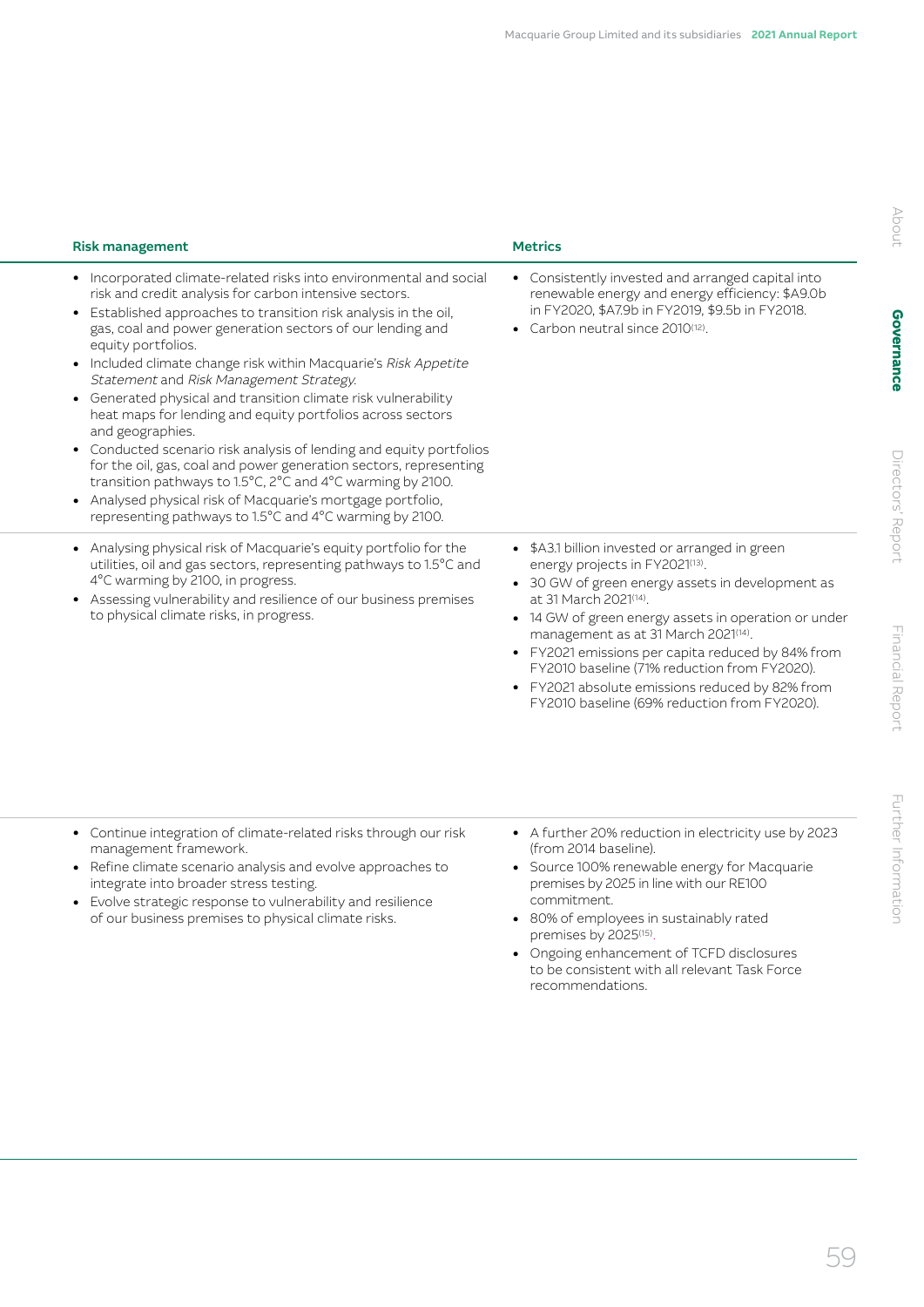Continued

## Environmental and social financing

We have seen further growth in demand for environmental and social finance, often associated with infrastructure and energy. This is driven largely by the global energy transition and areas like transport and mobility, digital infrastructure, housing and healthcare where social needs are seeing client demands for capital, innovative financing solutions and support for new technologies.

Macquarie continues to support our clients seeking to manage and respond to sustainability challenges and capitalise on emerging opportunities. Drawing on our global network, sector expertise and strong record, Macquarie provides a diverse range of products and services with an ESG focus to corporate, government and institutional clients. Our activities span the investment cycle from research on alternative energy to tailored capital solutions for the development and construction of renewable assets and social infrastructure.

### Our capabilities

### Finance and develop

- Investment in development projects, platforms and businesses.
- Debt and equity investment.
- Asset financing, including demand side management, energy efficient assets, distributed generation and battery storage and electric vehicles.

### Advise

- Financial advisory.
- Debt and equity arrangement.
- Green impact assessment, reporting and ratings.

### Manage

- Real asset management, including green and social infrastructure, equity and debt, asset finance and real estate.
- Securities investment management and structured access to funds.
- Equity based products and alternative assets.

### Research

- Specialist ESG and clean energy research.
- Corporate and investor ESG engagement programs.



### **Trade**

- Emission allowances, compliance and voluntary carbon offsets and renewable energy certificates.
- Equity and debt financing of carbon offset generating projects with Sustainable Development Goal co-benefits.
- Inventory financing for environmental markets.
- Derivative financing for renewable energy projects.
- Environmental risk management solutions.

### Finance, develop and advise

Macquarie has a substantial and longstanding commitment to the renewable energy sector, offering a full range of financial services and products across the organisation that target investments in projects to support the transition to a low carbon economy. We service clients across various technologies including solar, wind, waste-to-energy, bioenergy and energy efficiency.

When Macquarie acquired the Green Investment Bank in 2017, forming the Green Investment Group (GIG), we made a commitment to invest £3 billion in green energy projects by 31 December 2020. Since the acquisition, the GIG has remained true to its original mission, with £4.7 billion invested or arranged in green energy projects in the UK and Europe and £6.9 billion invested globally by the target date.

Through the GIG, a signatory to the UN Principles for Responsible Investment (PRI) and Equator Principles, Macquarie is dedicating a growing proportion of our resources to early-stage project development to help bridge the gap of development stage funding and accelerate the global energy transition. Currently, GIG is progressing 30 GW of development projects and is focused on delivering that pipeline into construction and expanding on it.

We are a leader in green impact reporting for public disclosure and our Carbon Score methodology has been combined with BloombergNEF's (BNEF) renewable energy project data to assess the positive carbon impact of wind and solar assets on the BNEF platform.

Macquarie also advises, sponsors and invests in social infrastructure, assisting public and private entities to deliver essential services including hospitals, schools, social housing and justice facilities.

### Manage

Macquarie's asset management businesses are committed to evaluating ESG factors in investment decision-making and engaging with investors on ESG issues. MAM is a signatory to the UN PRI. Divisions within MAM have established specific ESG policies and approaches that reflect the ESG considerations associated with their business.

This year, MAM has announced its commitment to invest and manage its portfolio in line with global net zero emissions by 2040, ten years ahead of the deadline to achieve the goals of the Paris Agreement. This announcement included a range of commitments that will reduce emissions across the MAM portfolio and build sustainable long-term value for the benefit of portfolio companies, clients and the communities in which it operates.

60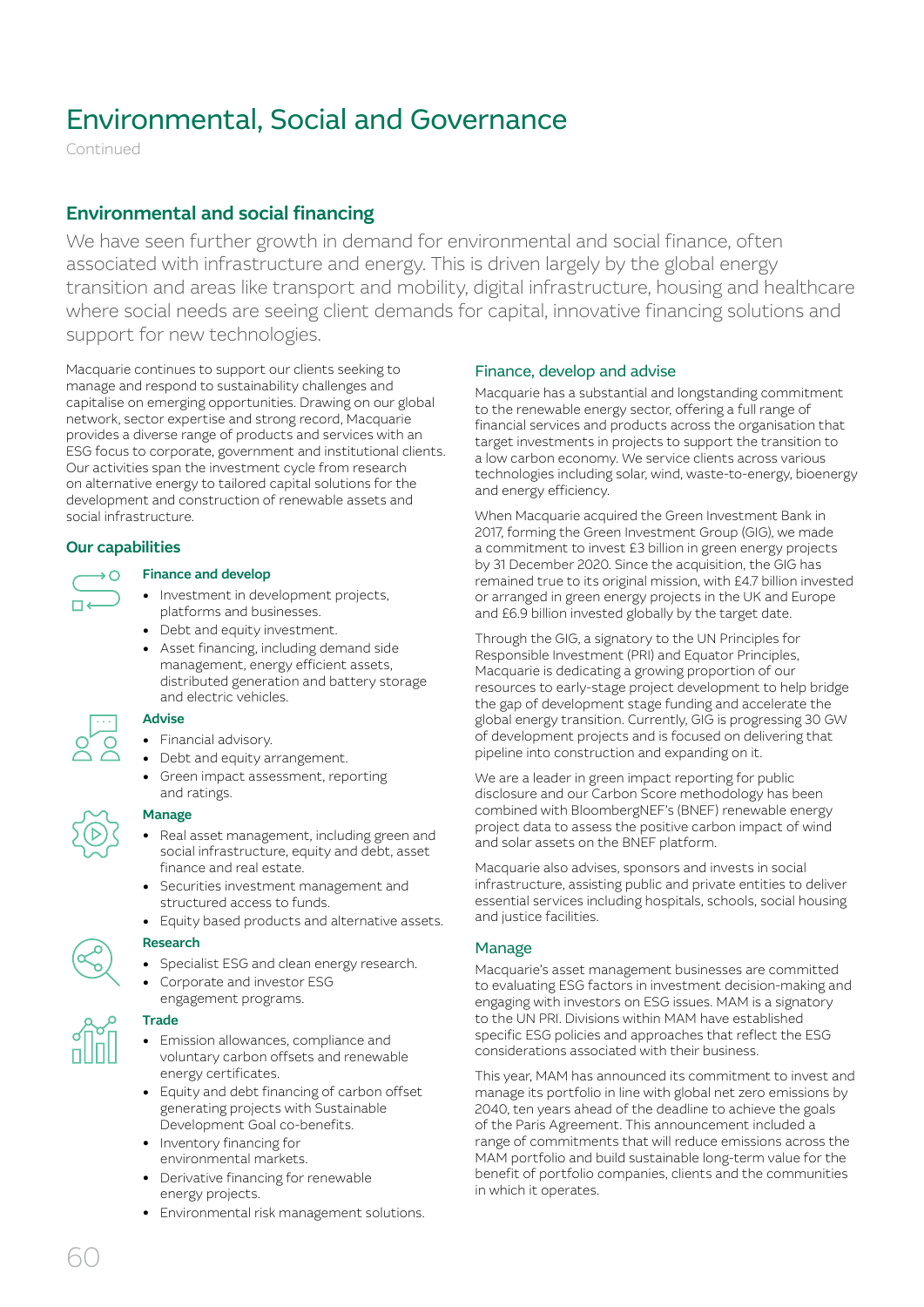To support this, Macquarie Infrastructure and Real Assets (MIRA) implemented initiatives including training and actions to improve carbon and energy reporting from its fund portfolio companies.

Macquarie Investment Management (MIM)'s Equity and Fixed Income Investment teams have access to ESG analytical tools that provide insight into companies' and portfolios' carbon footprint, allow them to identify companies making contributions to the UN Sustainable Development Goals, and offer guidance regarding material ESG factors that affect a given industry. MIM's Fixed Income research team assigns their own proprietary ESG risk ratings to new issues that they analyse, and its Emerging Markets Debt team has established a differentiated approach towards assessing Emerging Market countries on ESG.



**\$A23.2b** renewable energy assets under management as at 31 March 2021(16)

**\$A3.1b** assets managed under<br> **\$A3.1b** Investment strategies Investment strategies



**\$A6.0b** funds managed in line with MIM's<br>
clients' specific ESG goals and screening preferences

### Research

It is important to us to keep our clients informed about emerging ESG trends. Macquarie has made ESG a standard component of all Australian stocks initiations and issued specialist ESG reports this year covering topics such as human capital management, company ESG ratings, corporate governance, reporting season and climate change.

We also hosted virtual investor calls focused on climate change, forced labour, divestment, hydrogen, cybersecurity, circular economy as well as other sustainability themed events.



Top three rating for Australian ESG research by institutional investors in 2020 Peter Lee survey

In Europe, Macquarie has a strategic partnership with Kepler Cheuvreux, a UN PRI signatory. The partnership provides our clients with access to a larger pool of alternative energy research.

In Asia, we are responding to increased client demand for ESG research with an expanded ESG team that works alongside our existing equity and macro research teams. In 2020, we expanded our proprietary corporate governance screens across our entire Asian coverage, and we are currently in the process of rolling out our sector based sustainability scores across Asia.

Across our equity research, our ESG initiatives leverage strongly off Macquarie's deep sector expertise in areas such as renewable energy, agriculture and technology.

### **Trade**

The trading business within CGM provides wholesale energy market access and hedging for a wide range of renewable energy suppliers, retailers and producers, such as waste to energy and biomass power plants. CGM enables clients to hedge their increasing exposure to global carbon emissions products. It actively implements sustainability and decarbonisation solutions for clients and assets.

In late 2020, CGM arranged and executed on behalf of Oxy Low Carbon Ventures, LLC the world's first major petroleum shipment for which greenhouse gas emissions associated with the entire crude lifecycle were offset.

The business has made several investments in renewable projects, such as Xpansiv CBL Holding Group, the first significant data and commodities platform that generates data on several factors including human and natural capital, enabling greater transparency to support trading in sustainable commodities.



More detailed information is available at [macquarie.com/esg](http://macquarie.com/esg) and [mirafunds.com/sustainability](http://mirafunds.com/sustainability)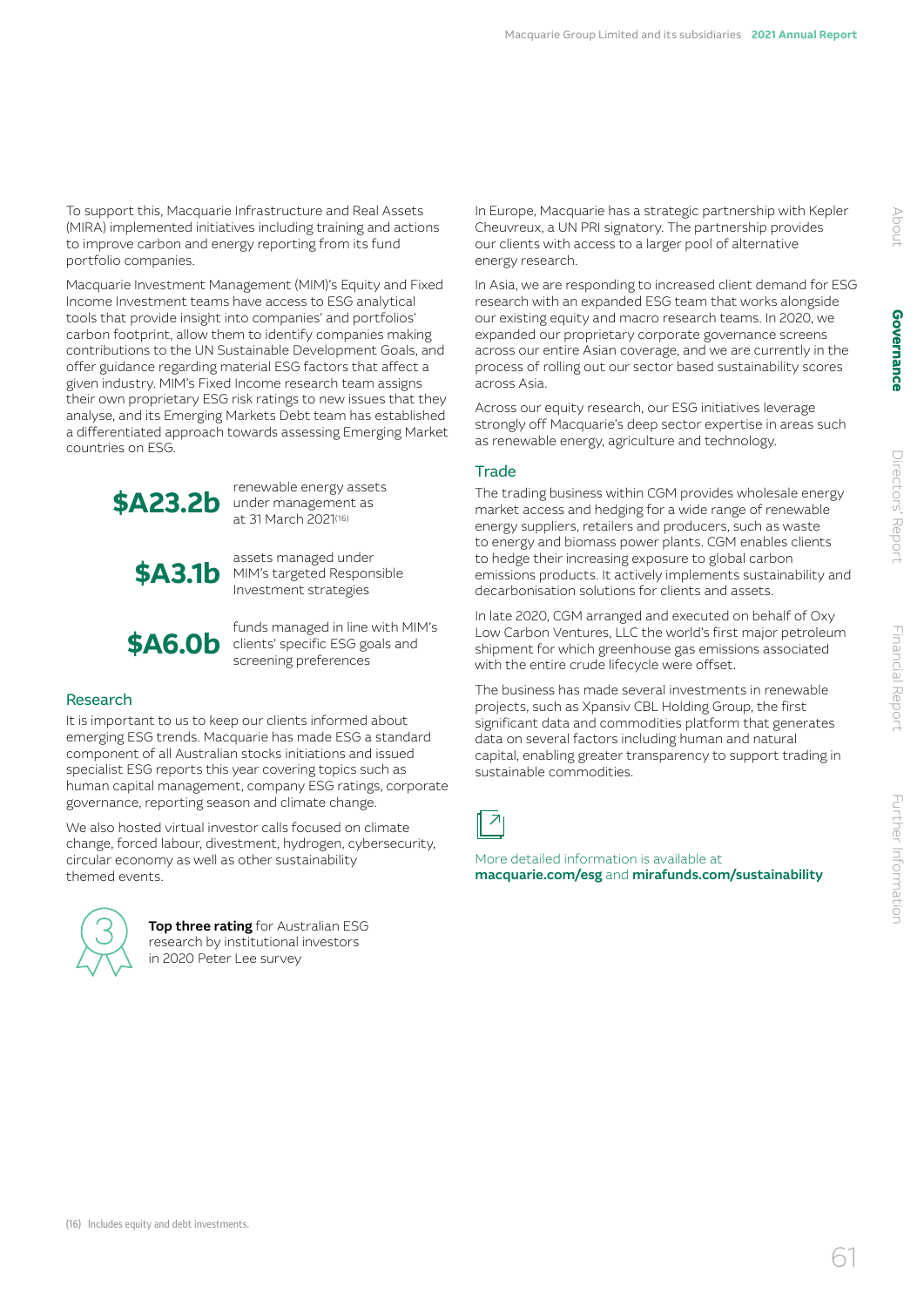Continued

# Our work in action

To help finance its growing role in renewables financing, Macquarie issued its first £500 million Green Loan facility in 2018.

This year, in response to the growing interest in green investment across Japan, we issued a \$US300 million Samurai loan facility, including a \$US150 million green tranche. Proceeds from the green tranche will support eligible green projects globally that provide clear green benefits under Macquarie's Green Finance Framework. The green tranche will adopt the four pillars identified in the Green Loan Principles published by the Asia Pacific Loan Market Association (APLMA).

### More detailed information is available in the latest Green Finance Impact Report which can be downloaded from [macquarie.com/esg](http://macquarie.com/esg)

↓

### Developing and managing renewable energy projects

Macquarie had 13,800 MW of green energy assets in operation or under management at 31 March 2021, spanning established technologies like wind, solar and energy-from-waste.(17) New projects are also integrating emerging technologies like utility scale storage, floating offshore wind and hydrogen.

For example, GIG recently launched a new European solar energy company, Cero Generation, which will develop and construct utility-scale and on-site generation projects, as well as integrated energy storage solutions, across Europe.(18) Its current 8 GW portfolio containing over 150 projects makes it one of the largest solar development portfolios in the region.

In Korea, GIG has partnered with Total to develop a portfolio of floating offshore wind projects totalling an initial 2.3 GW. The portfolio will support the delivery of the Korean Government's New Deal plan and target to deliver 12 GW of offshore wind by 2030 and represents GIG's first major investment in floating offshore wind technology.

In February 2021, another partnership with Total successfully secured the seabed lease rights to develop a 1.5 GW offshore wind project located off the UK's east coast. This represents a significant early-stage investment which will enable GIG's considerable expertise and technical capability to support the project's full development lifecycle.

CGM has taken a minority equity stake in Storegga Geotechnologies Limited (Storegga), which has been established to deliver carbon capture and storage (CCS), hydrogen and other energy transition projects. With deep sector expertise, CGM provides strategic support to Storegga's ongoing projects, including one of the UK's first CCS projects known as Acorn CCS. This project will repurpose existing oil and gas infrastructure and a depleted gas reservoir to store carbon dioxide from the St Fergus Gas Terminal in Northern Scotland and other emitter customers.

### Financing affordable housing in the UK

An undersupply of housing, coupled with high property prices relative to wages, continues to drive the need for affordable and social housing in the UK. MAM has been financing the UK's affordable housing sector and local authorities, with approximately £700 million invested in these sectors on behalf of our clients over the past five years.

MAM recently completed a transaction that delivers 50 affordable homes for rent in south-east London.

Building on this, the next stage, known as the Acorn Hydrogen project, will include the infrastructure to remove the carbon from natural gas supplied from the North Sea and introduce hydrogen to the UK gas supply, cutting carbon emissions from homes, transportation, and industry.

In early 2021, CGM executed a market first power derivative by entering into a virtual storage contract with Hydro Tasmania, one of the largest owners and operators of hydro generation in the east coast Australian power market. The transaction involved the execution of a derivative designed to hedge hydro generation by guaranteeing a minimum spread between the high and the low spot prices on any given day in Victoria, Australia. Providing price spread certainty for assets which can both discharge and recharge in the market at their discretion, the transaction paves the way for standardised instruments designed to hedge a broader class of storage assets, be it pumped hydro or utility scale batteries, unlocking further wind and solar development within the grid.

GIG is actively driving solutions for decarbonisation by aggregating demand and capital to develop projects involving hydrogen and other clean fuel technologies. For example, GIG, together with gas network company SGN, have commissioned an engineering consultancy to prepare a feasibility study for a hydrogen super-hub in the Port of Southampton, UK.

MIRA raised more than €1.6 billion for investment in renewable energy with the final close of Macquarie GIG Renewable Energy Fund 2 (MGREF2), exceeding its target of €1 billion. MGREF2 will invest in a diversified portfolio of assets including platforms and construction and operational stage wind and solar projects in Western Europe and other core markets. The fund's contribution to the low carbon transition was a key driver of investor interest in the strategy, with many seeking exposure to assets that drive positive environmental change.

The properties, which Beehive Affordable Homes acquired with financing provided by MAM, are a mixture of sizes and are located across the London Borough of Bromley and the surrounding areas. The London Borough of Bromley has agreed to rent the properties from Beehive Affordable Homes on a long-term basis to help meet local affordable housing needs with an option to acquire them for £1 at the end of the agreement. Beehive Affordable Homes and MAM are exploring opportunities to replicate the model across the country, working closely with local authorities to help meet their affordable housing needs.

<sup>(17)</sup> MW of green energy assets in operation or under management reflect 100% generating capacity of each asset, not the proportion owned/managed by Macquarie. (18) Cero is a GIG portfolio company, operating on a stand-alone basis.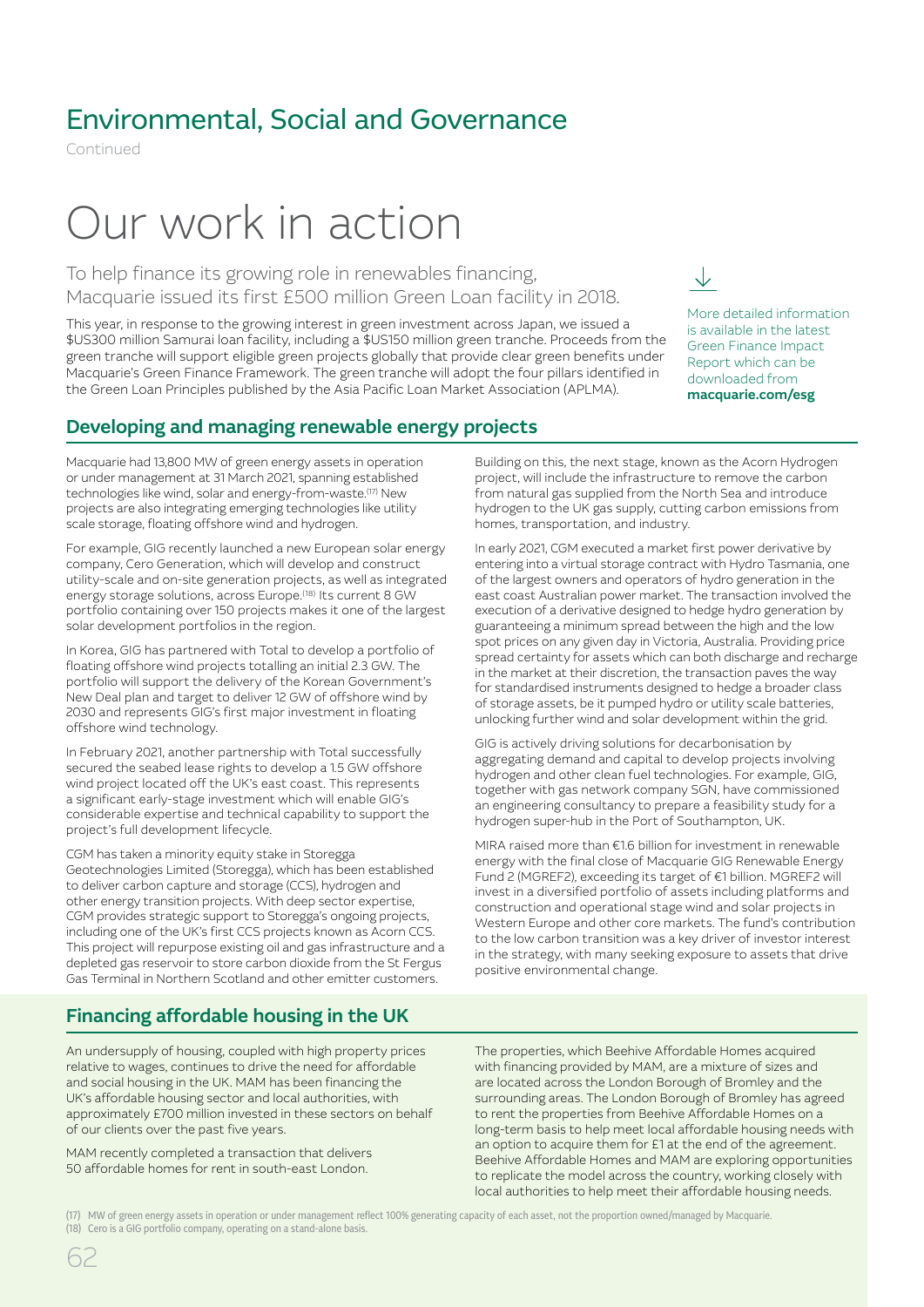

### Adapting infrastructure for climate resilience

As a global leader in infrastructure and energy, supporting the long-term climate resilience of our projects and businesses is central to our approach to investment and asset management.

In January, Macquarie co-hosted a session on infrastructure at the Climate Adaptation Summit organised by the Global Commission on Adaptation, of which Macquarie CEO, Shemara Wikramanayake, is a founding Commissioner.

Additionally, Macquarie is designing climate resilience into new infrastructure and investing in operating procedure changes, physical enhancements, and specialised resiliency features to manage climate-related risks at our assets and those of our clients.

Following a successful pilot, Macquarie's UK Climate Investments (UKCI) and its co-shareholders approved a £1.2 million investment to install robotic waterless cleaning technology at the vehicle's Bhadla Solar park in Rajasthan. The technology will adapt the plant, which is located in a water-stressed region, for the expected future impacts of climate change. By reducing the plant's reliance on already scarce water, this innovative technology will ensure that the solar farm continues to operate efficiently whilst increasing the availability of water for use by local communities and farmers.

In Australia, bushfires have long been a natural hazard and can pose a significant danger to the environment, property and people. MIRA is supporting Endeavour Energy in utilising geospatial analysis from light detection and ranging (LiDAR) data, to assess and quantify the risk of bushfires from vegetation near its network. This enables a more targeted and efficient vegetation maintenance program and as a result a more proactive management of bushfire risk.

In Europe, Macquarie is supporting the resilience of major infrastructure. MIRA is supporting Finland's second largest electricity network operator, Elenia, to bury 25,000km of its power line network to protect it from more severe and frequent weather events, while Macquarie Capital acted as sole financial advisor and debt arranger to the Blankenburg Connection. The project involves construction of a 950m-long immersed tunnel below the Scheur River, which crosses the area's main flood protection dam. The team assists its construction partners to meet strict legal requirements, reinforce existing flood prevention infrastructure and ensure that the project will be able to resist future water level rises.

## Helping our clients on their decarbonisation pathways

Macquarie provides sustainability and decarbonisation solutions for clients and assets. As part of MAM's commitment to invest and manage its portfolio in line with global net zero emissions by 2040, a decarbonisation project was launched for Australian portfolio companies which saw several of them establish their baseline greenhouse gas emissions footprint and identify initiatives to achieve sustained emissions reductions over time. Endeavour Energy, for example, has identified an initiative with the potential to reduce a significant portion of its scope 2 emissions which are largely due to line losses. The initiative would involve the installation of Ecojoule Energy's EcoVAR units that would help regulate voltage swings on the network, thereby lowering line losses and its carbon emissions footprint.

In late 2020, Macquarie arranged and executed the world's first major petroleum shipment for which greenhouse gas emissions associated with the entire crude lifecycle were offset. The delivery of two million barrels of carbon-neutral oil was arranged for Oxy Low Carbon Ventures, LLC, a US-based international energy company focused on advancing low-carbon technologies. The bundling of high-quality carbon offsets with crude oil is an immediately executable solution that Macquarie hopes will catalyse a market for climate-differentiated commodities and drive investments in longer-term, industrial-scale decarbonisation strategies.

GIG has partnered with Siemens to launch Calibrant Energy, a joint venture that offers comprehensive onsite Energy as a Service (EaaS) solutions at no up-front cost for its customers. Calibrant Energy offers a unique combination of technical, operating, and risk management expertise that enables customers to access the benefits of on-site energy systems with a new level of simplicity. Calibrant's on-site energy solutions seek

to deliver immediate cost savings, cost certainty, resilience and low-cost energy grid augmentation. Calibrant's technologies will include solar, integrated solar-battery solutions, hybrid systems, standalone batteries, microgrids, combined heat and power and centralised heating and cooling infrastructure upgrades.

The Energy, Renewables and Sustainability (MERS) division within CGM's Specialised and Asset Finance business has deep expertise across metering, distributed energy, zero emission mobility and sustainable waste solutions. Supporting a major Australian real estate trust, MERS developed a Solar Power Purchase Agreement to design, install, and manage solar systems for a number of retail shopping centres across Australia. Installations commenced in December 2019 with the last site in the initial tranche due to come online in mid-2021. The installed capacity will total 2.8 MW in size, generating 4 GWh of zero-carbon, renewable electricity and reducing the client's carbon emissions by approximately 2,800 tonnes per year. In addition to achieving emission reduction targets, the solution is also significantly reducing electricity costs compared to sourcing from traditional energy retailers.

MERS has also delivered more than five million and funded over ten million smart and advanced meters to date in the UK. The roll-out of smart meters in the UK is a key enabler to a more efficient energy system, allowing customers to reduce their energy costs and emissions by managing their own energy consumption. By working with partners, Macquarie provides an end-to-end service solution for the provision, installation and funding of smart gas and electricity meters – enabling smaller suppliers to roll out this energy saving technology.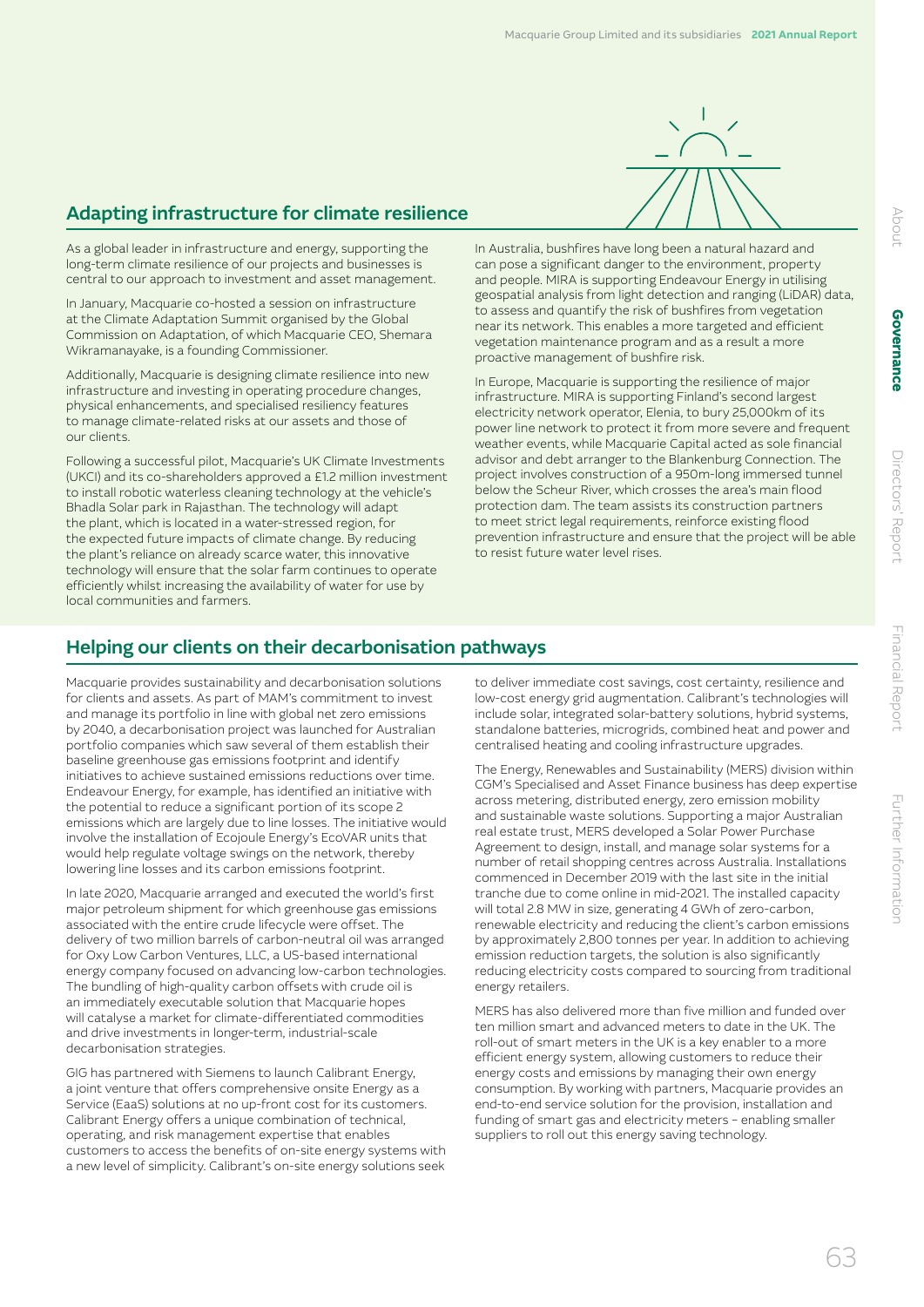Continued

### Sustainability in direct operations

Macquarie's direct environmental and social impacts predominantly relate to the resources we consume in our offices, data centres, business travel, and our procurement activity. We seek to manage these impacts by monitoring and reducing resource use, maintaining innovative and sustainable workplaces, maintaining carbon neutrality, and improving the sustainability of our supply chain.

Macquarie's 2025 Sustainability Plan articulates our corporate sustainability commitments with specific and measurable targets across environmental and social pillars.

### Emissions from energy use and business travel

This year, Macquarie's absolute emissions decreased by 69% from FY2020 attributed to a reduction in Scope 2 and 3 emissions. This is largely due to the impact of the COVID-19 pandemic on our global office occupancy levels as well as our business travel. Scope 1 emissions are not considered to be material, comprising less than 2% of Macquarie's total operational emissions.(19)

FY2021 Scope 2 emissions reduced 26% from FY2020. While this can be largely attributed to reduced occupancy levels due to COVID-19, we have also continued our focus on energy use in all Macquarie premises globally. This included retrofit and new full fitout projects that have delivered more energy efficient premises and our IT cloud transformation strategy that enables rationalisation of servers.

Macquarie's RE100 commitment is to source 100% of global electricity from renewable power by FY2025. In FY2021, we reached 34% of global electricity from renewable power, up from 18% in FY2020. We expect to see a more significant increase in FY2022 and FY2023.

Macquarie's FY2021 Scope 3 emissions decreased by 99% compared with FY2020 due to travel restrictions in place since March 2020. In FY21, we adopted more sophisticated virtual conferencing and collaboration tools and will continue to encourage their use to help reduce the need for business travel.

### Sustainable buildings

Macquarie's corporate offices are fitted with water and energy efficient fittings and fixtures and are continually monitored for energy performance, environmental quality and staff comfort. In FY2021, Macquarie's Seoul office achieved a LEED Gold rating for its fitout. Macquarie's new global headquarters, currently being developed in Sydney, achieved a 6-Star Green Star Design rating. At the end of FY2021, 69% of Macquarie staff occupied a sustainability rated office.(20)

### Carbon neutrality

Since 2010, Macquarie has maintained our carbon neutral commitment by working to reduce and offset emissions. In FY2021, to meet this commitment, Macquarie purchased and retired a portfolio of Australian Carbon Credit Units (ACCUs) and other voluntary carbon offsets that meet the Verified Carbon Standard and Climate, Community and Biodiversity Standard. The projects were selected based on quality and verifiable emissions reductions. Supported by the sale of carbon credits on international markets, they provide solutions to reduce carbon emissions in each of the regions in which Macquarie operates.



### Carbon and energy data for FY2021(21)

(19) PwC has provided limited assurance over selected information for the FY2021 reporting period as detailed in its independent assurance report available on Macquarie's website. The assurance report includes a table outlining Macquarie's carbon and energy data for FY2010 to FY2021 as well as a definition of the different scopes. (20) Minimum 5 Star Green Star, LEED GOLD or BREEAM GOOD rating.

(21) Note that the baseline for Scope 2 electricity emissions is FY2009 while, due to data availability, the baseline for Scope 3 business travel emissions is FY2010.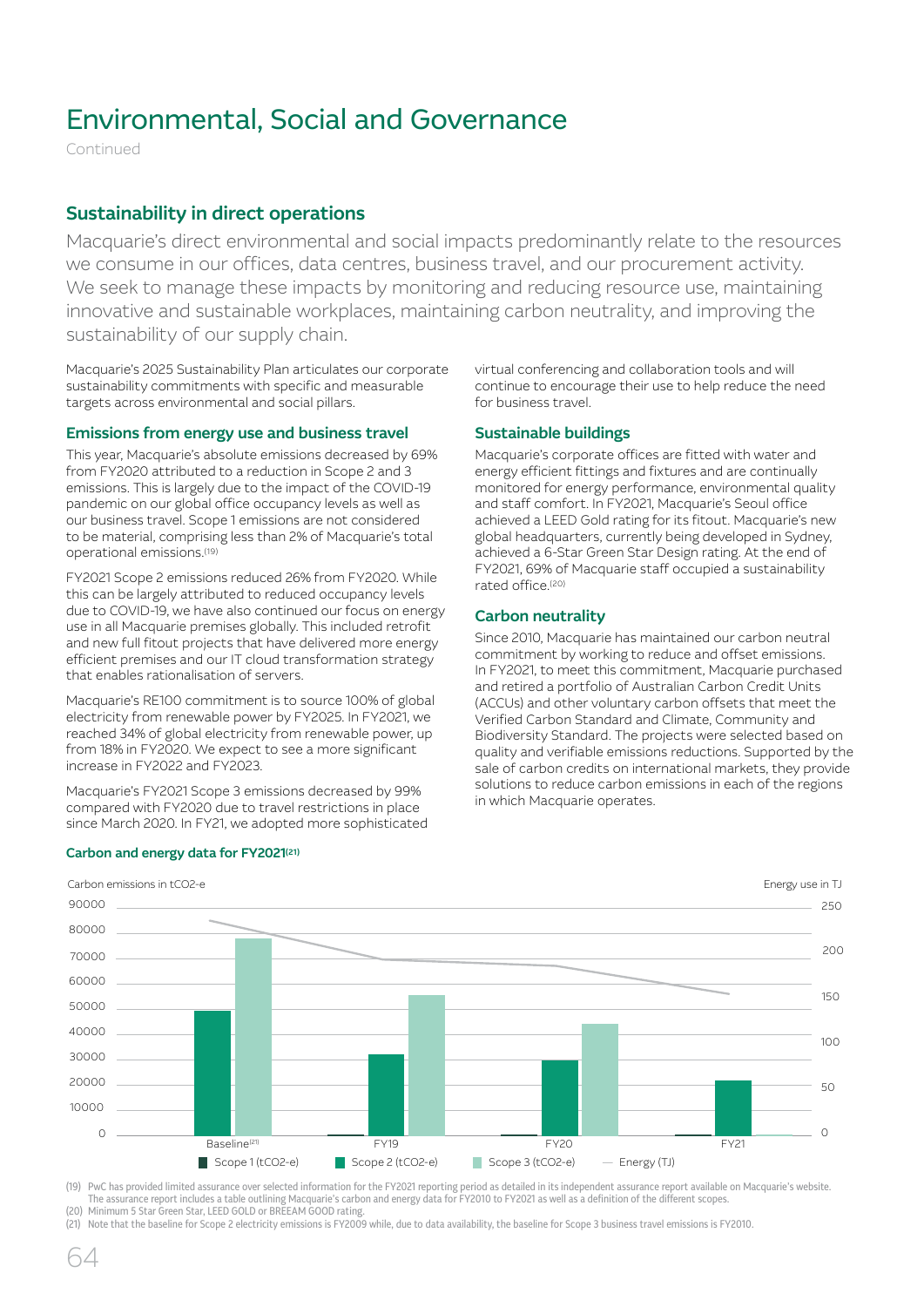### Resource efficiency

We continue to raise staff awareness and improve recycling rates across our regional headquarters. In all major Sydney offices and our London headquarters, we reached an average recycling rate of 35%. Office closures and reduced occupancy during FY2021 have impacted our waste data collection and verification. This is scheduled to resume as our people return to office.

In FY2021, paper use decreased by 82% compared to FY2020 due to an increase in remote working. Paper use data is collected across the majority of Macquarie's offices, representing approximately 90% of Macquarie staff. Managed print has been implemented in 100% of Macquarie's offices. In FY2021, electronic signatures were enabled for our supplier contracts. The environmental impacts of paper use are also being addressed through an ongoing commitment to use certified sustainable or recycled paper stock.

In FY2021, we initiated a review of global electronic waste providers and introduced requirements for certifications to ensure electronic waste is managed in a responsible manner.

### Sustainable procurement

In FY2021, Macquarie continued to implement a risk-based approach to environmental and social due diligence in our supply chain. We refreshed Macquarie's Principles for Suppliers and published them in seven languages to better enable Macquarie to engage across our supply chain. In addition, Macquarie includes environmental and social risk requirements within commercial agreements and tender documents.

Over the last three years, over 1,300 strategic suppliers responded to Macquarie's ESG questionnaire developed to assess their ESG credentials. We continued to communicate our Principles for Suppliers and implemented an independent risk-based assurance programme which involved an in-depth assessment and onsite meetings with suppliers exposed to high human rights risks based on country of operation and service category.

Macquarie is committed to maintaining collaborative supplier relationships. In FY2021, this included engaging with key suppliers on the impacts of COVID-19 on their operations and where possible, seeking mutually beneficial outcomes for both parties. This involved, but was not limited to, extending contracts, supporting suppliers during lockdowns and ensuring COVID-19 impacts to workers were considered in the independent assurance programme.

Macquarie's approach towards identifying and mitigating the risk of modern slavery within our supply chain and business operations is set out in our Modern Slavery Transparency Statement as described on page 55.

In FY2021, Macquarie spent over \$A12 million with minority-owned businesses in our tier one and two supply chain.<sup>(22)</sup>

# $\overline{z}$

Further information is available at **[macquarie.com/esg](http://macquarie.com/esg)** 

The Principles for Suppliers are available at [macquarie.com/suppliers](http://macquarie.com/suppliers)

Macquarie's Modern Slavery Transparency Statement can be downloaded from [macquarie.com/esg](http://macquarie.com/esg)

### (22) Includes qualified businesses from traditionally under‑represented groups such as companies owned and operated by minorities, women, Indigenous Australians and small business. Tier 1 is defined as spend incurred via diverse suppliers directly contracted by Macquarie. Tier 2 is spend incurred via fourth parties meeting the diverse supplier definition, indirectly supporting goods and services delivered to Macquarie.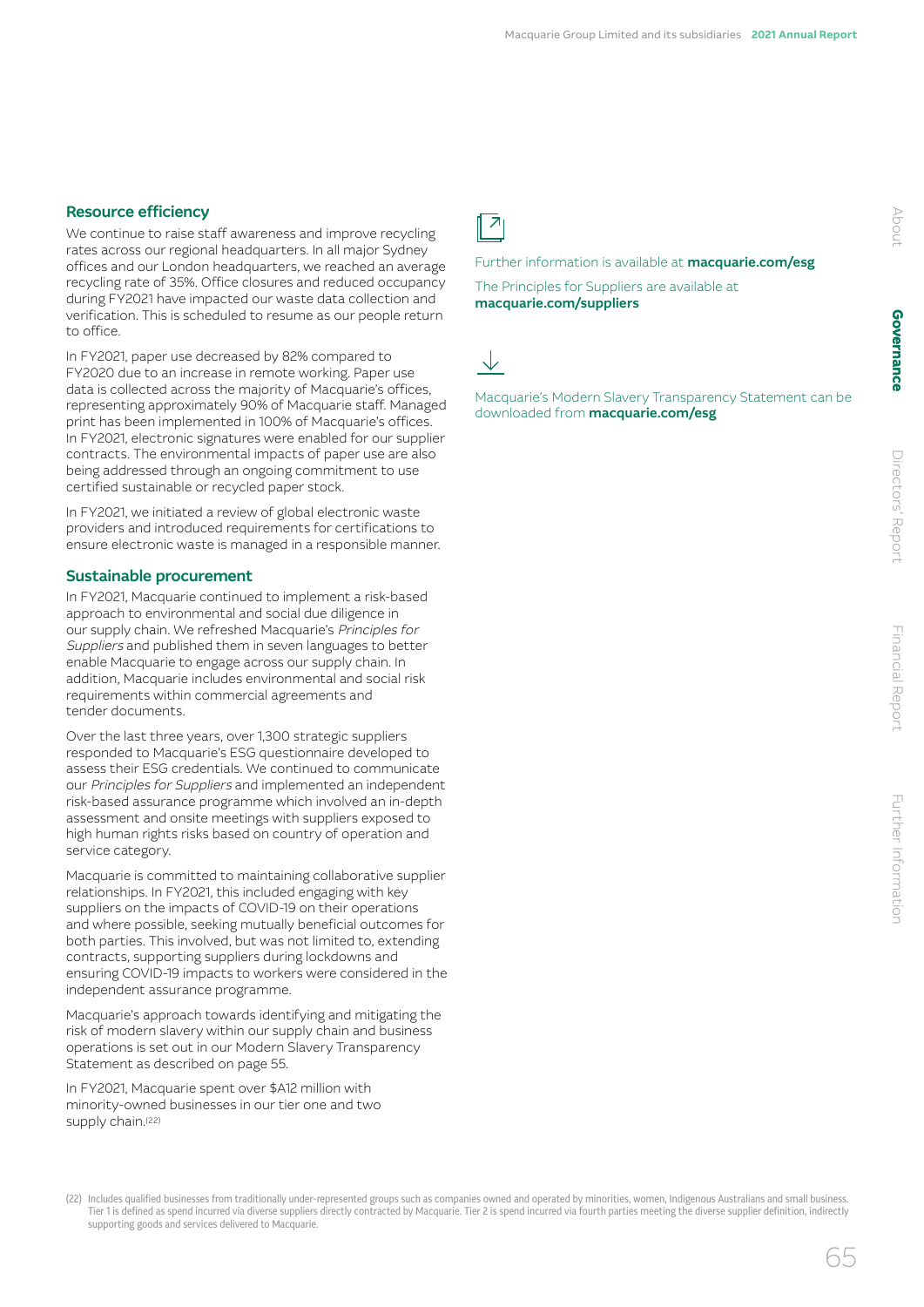Continued

### Client experience

Clients are at the core of our business. They put their trust in Macquarie by choosing to work with us, and we seek to maintain this trust by focussing on delivering exceptional client experiences and outcomes.

Macquarie relies on building and maintaining enduring relationships with our co-investors, corporate, institutional, government and retail clients across all our businesses.

### Client engagement

Our specialist teams engage with our clients through a variety of channels including one-to-one contact, video and online, knowledge-based conferences and events, and other insight-based communications.

Macquarie Capital's diverse mix of advisory, capital markets and principal investing capabilities results in a broad array of client and stakeholder interactions, ranging from close and collaborative relationships with partners and co-investors to more intermittent and transaction-focused contact. The team regularly collates formal and informal feedback to help us evaluate the strength of our client relationships and identify opportunities for improvement and innovation.

CGM is a client focused business, concentrating on deepening relationships through a continued understanding of our clients' changing needs. We regularly engage clients to seek feedback and gain insights with the intention of adapting our offering where required. An example of this is the outreach program initiated in May 2020, when CGM undertook a series of conversations with clients to understand their experiences during COVID-19, bringing the voice of the clients to CGM's strategy development.

To deliver an enhanced client experience and drive further collaboration, MAM reorganised its business into four global divisions and announced its intention to transition to a single MAM brand. These changes will enable MAM's integrated client solutions team to further simplify how its suite of alternatives, equities, and fixed income capabilities are presented to clients. MAM's operations, technology, and data teams were also brought together, with the new function providing greater global coordination to ongoing investments designed to enhance the client experience.

Macquarie's Banking and Financial Services (BFS) business uses client insights to prioritise new initiatives and shape how we deliver products and services. For example, BFS has embedded Human Centred Design (HCD) and proactively measures customer advocacy at specific interaction points to understand the experience clients have with Macquarie. Combined with other insights, BFS then makes data based decisions to ensure we are building the right experiences for clients.

This year we have rolled out online cultural competency training for some client-facing people in BFS across Australia. The program, which was developed by an Australian Indigenous business specialising in cultural competency training, is designed to introduce participants to Indigenous people, culture and history while providing practical knowledge and skills to work more effectively with Indigenous people.

### Supporting clients in times of need

To build staff capability in responding to clients who may be experiencing personal challenges, BFS has delivered workshop training on dealing with difficult situations to all our client facing people in the past year. We have also partnered with an external outreach service provider offering holistic support to referred clients.

### Our response to COVID-19

From the outset of the COVID-19 outbreak, Macquarie responded quickly to implement a series of comprehensive measures to support clients, partners and communities impacted by the pandemic.

BFS delivered relief to impacted clients by implementing a lending product payment pause, temporarily ceasing collections activity, reducing rates on business loans and participating in Early Release of Super and SME Guarantee Scheme support initiatives by the Australian Government. This was enabled by broad communication with our clients and a focus on reducing manual processes though digitising forms, removing manual signatures and improving secure online self-service options for clients. BFS' Agile practices allowed our people to transition to remote working without disruption to client service. Following these enhanced support measures, most clients have now resumed regular payments.

MAM continues to adapt its client engagement strategy in response to the pandemic to ensure its clients remain informed about the performance of their investments and the broader investment landscape. Regular reporting for the majority of MAM's infrastructure and real asset funds continued to be supplemented with additional briefing calls, fund updates, direct engagement, thought leadership, and a new regular webinar series. Key client engagement activities, such as the Annual General Meetings for MAM's flagship strategies, were also held in a virtual format.

CGM's businesses adapted to the changing environment by supporting clients and looking for enhanced ways to help clients restructure their businesses and rebalance their portfolios. CGM worked closely with clients in the most challenged sectors on their long-term resilience and response to disruption. The Specialised and Asset Finance business provided access to lending relief to over 30,000 SME clients globally to help support business cash flows and sourced computer equipment for North American educators.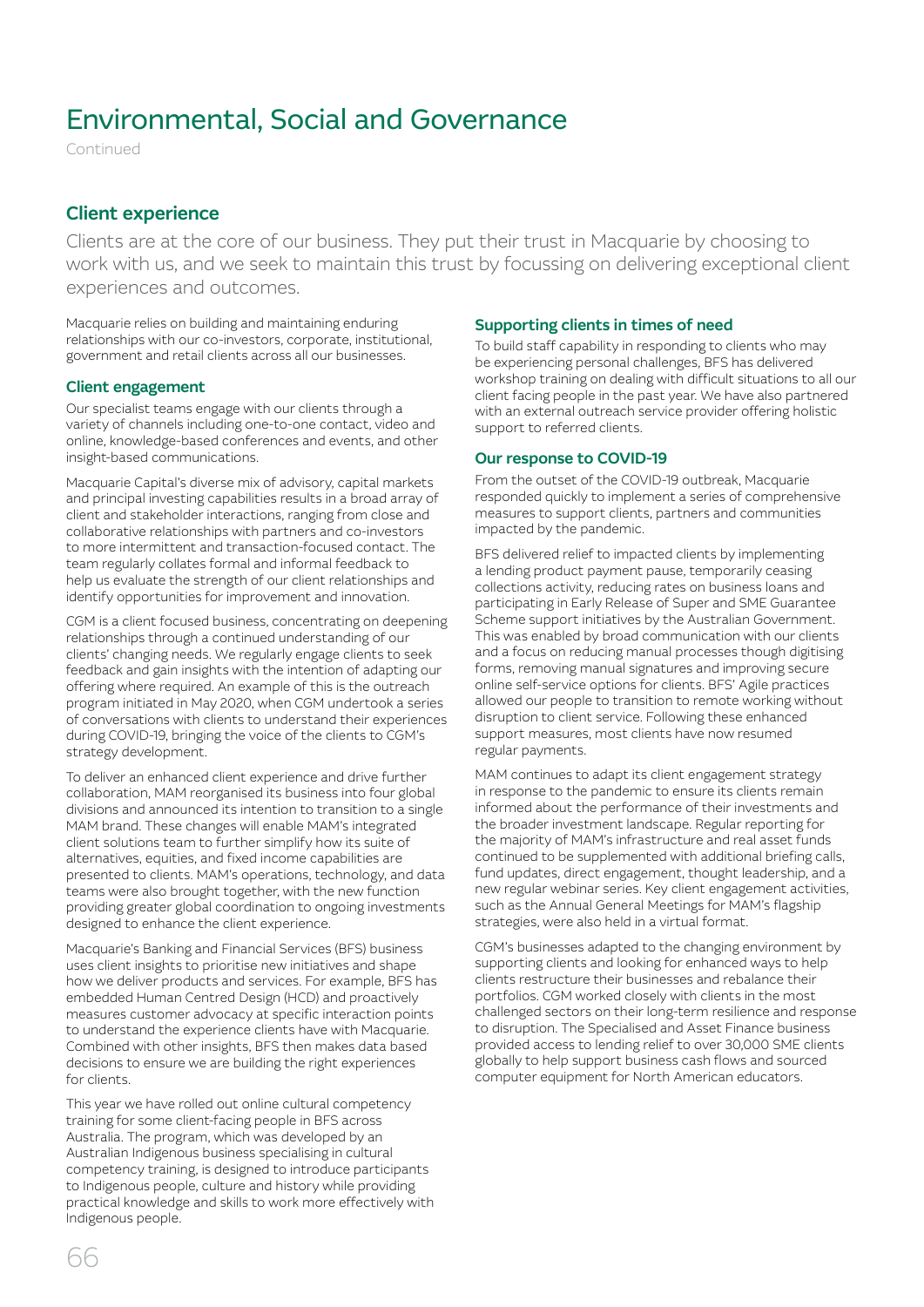Macquarie Capital has also been providing expertise, advice and capital solutions to help our clients and partners to navigate COVID-19 and the related market disruption – from strategic advisory and capital raising to supporting our clients' continued growth and transformation in key sectors reshaped by COVID-19, such as healthcare and education. In addition to adapting to the pandemic, some of our portfolio companies are also directly contributing to the fight against COVID-19, from vessels delivering essential supplies and supporting hospital ships to our online education companies providing free access to millions of children during the height of the pandemic. In the US, Macquarie Capital's portfolio company Dovel Technologies directly participated in government research initiatives to fight COVID-19 through its support of the National Institutes of Health (NIH). It also ran one of the US government's grants programs which helped to deliver billions of emergency dollars to citizens and organisations in need.

### Fair and efficient resolution of issues

Reflecting our commitment to our clients, Macquarie Bank Limited subscribes to the Australian Banking Association 2019 Banking Code of Practice.

Macquarie has a robust complaint management framework across our retail banking business to ensure client complaints are resolved quickly and fairly. BFS teams analyse complaint data to understand the root causes of complaints so they can be addressed at their source, with oversight from senior management. In FY2021, 97% of BFS complaints were resolved within five business days, up from 91% in the previous year.

Macquarie's Customer Advocate is independent of the operating, risk and support groups including our internal dispute resolution teams and reports directly to the CEO. The Customer Advocate's role is to:

- promote fair and reasonable customer complaint outcomes
- minimise the risk of future problems by reviewing key customer themes and new product approvals to identify opportunities to enhance products, services, systems and processes
- provide a customer-centric voice when making recommendations to improve customer experience.



Further information is available at **[macquarie.com/bank](http://macquarie.com/bank)** 

Further information on the Customer Advocate office is available at [macquarie.com/customer-advocate](http://macquarie.com/customer-advocate)



The Banking Code of Practice can be downloaded at [macquarie.com/banking-code](http://macquarie.com/banking-code)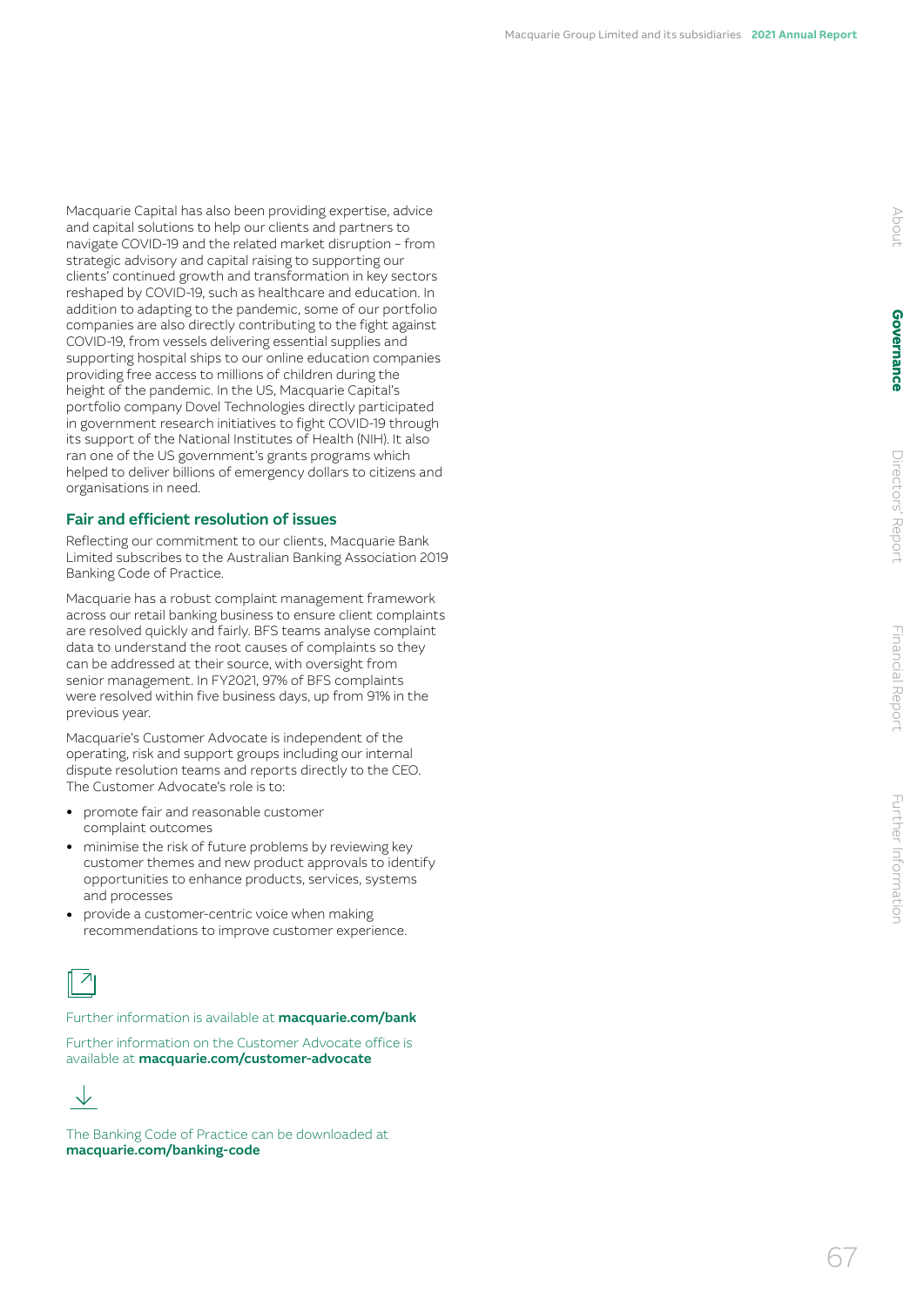Continued

### People and workplace

Macquarie recognises that our most important assets are our people. We recruit talented individuals and encourage them to realise their potential in an environment that values excellence, innovation and creativity. By supporting their development and wellbeing, we ensure Macquarie continues to meet the highest standards and serves the evolving needs of our stakeholders.

### Leadership, talent and culture

In FY2021, an initiative to review and reconsider Macquarie's purpose statement was undertaken. Over an 11-week period, 800+ staff shared perspectives to inform this refreshed purpose. Following this extensive consultation, Macquarie's revised purpose statement was articulated, endorsed by the CEO, the Executive Committee and Board, and launched during the 2020 Annual Staff Meetings. The new purpose, 'Empowering people to innovate and invest for a better future', has now been embedded throughout the organisation, and feedback from staff has shown that it resonates with and inspires our people.

Macquarie is continuously building a culture of high performing talent by developing our people. We focus on our leaders and their leadership impact as they are our culture carriers. They set the tone for our people and directly influence the way people think and act. We seek to attract the right talent and develop our people to reach their full potential in order to deliver measurable business outcomes that benefit our clients, our shareholders and our people.



of Macquarie's 325 Executive Directors are currently completing or have completed the Macquarie Executive Director Leadership Program (EDLP)

The EDLP builds the capability of leaders to better understand their impact and to inspire and develop others. It also equips them to address the pace and complexity of change and to cultivate and support a culture of innovation. While the ongoing delivery of EDLP was paused for the majority of 2020 due to the impact of the pandemic, delivery has continued in a virtual format in 2021.

To meet the evolving needs of our leaders, a new series of virtual Masterclasses was launched in FY2021. The Masterclasses focus on equipping our Executive Directors with the skills and tools needed to navigate the opportunities and challenges associated with leading through COVID-19. A series of complementary virtual Masterclasses was subsequently launched for our Division and Associate Directors.



244 attendees across the six Masterclasses offered to Executive Directors in FY2021, and



attendees across the four Masterclasses offered to Associate and Division Directors in FY2021

Following a FY2020 project analysing the attributes and experiences required by our future leaders, the new Macquarie Leadership Standards were launched in FY2021. These Standards were developed based on extensive research and incorporated feedback from our people, our Executive Directors, Macquarie's Board and our Executive Committee. These Standards provide greater consistency and transparency in our expectations of Executive Directors and have been adopted as the new criteria for Executive Director promotions.

For the broader organisation, Macquarie supports the career development of its people through a number of manager and strategic leadership programs and investment in executive coaching and mentoring initiatives.

Learning opportunities are provided to all staff, to meet the needs of Macquarie's diverse talent base and to provide the workforce with the skills to realise future opportunities in a rapidly changing environment. Development areas range across both professional and personal skillsets including self-awareness and leadership impact, wellbeing, cultivating environments of inclusion, innovation, technical mastery and effective collaboration to identify opportunities and support each other.

The global pandemic and the rapid move to remote working has accelerated the use of technology to deliver virtual classroom learning. Our Learning and Development teams were able to offer over 119 courses in a new virtual format in FY2021. This was achieved through the onboarding of new suppliers and the conversion of existing course content to virtual formats, which provided a more accessible learning and development experience for our staff.



During the employee onboarding and orientation process, Macquarie offers a series of learning and development activities (including events hosted by the CEO) designed to communicate and embed the Macquarie culture and reinforce the ongoing importance of meeting behavioural expectations and effective risk management across all our businesses and regions. Globally, over 2,000 staff completed Success at Macquarie virtually as part of Macquarie Orientation in FY2021.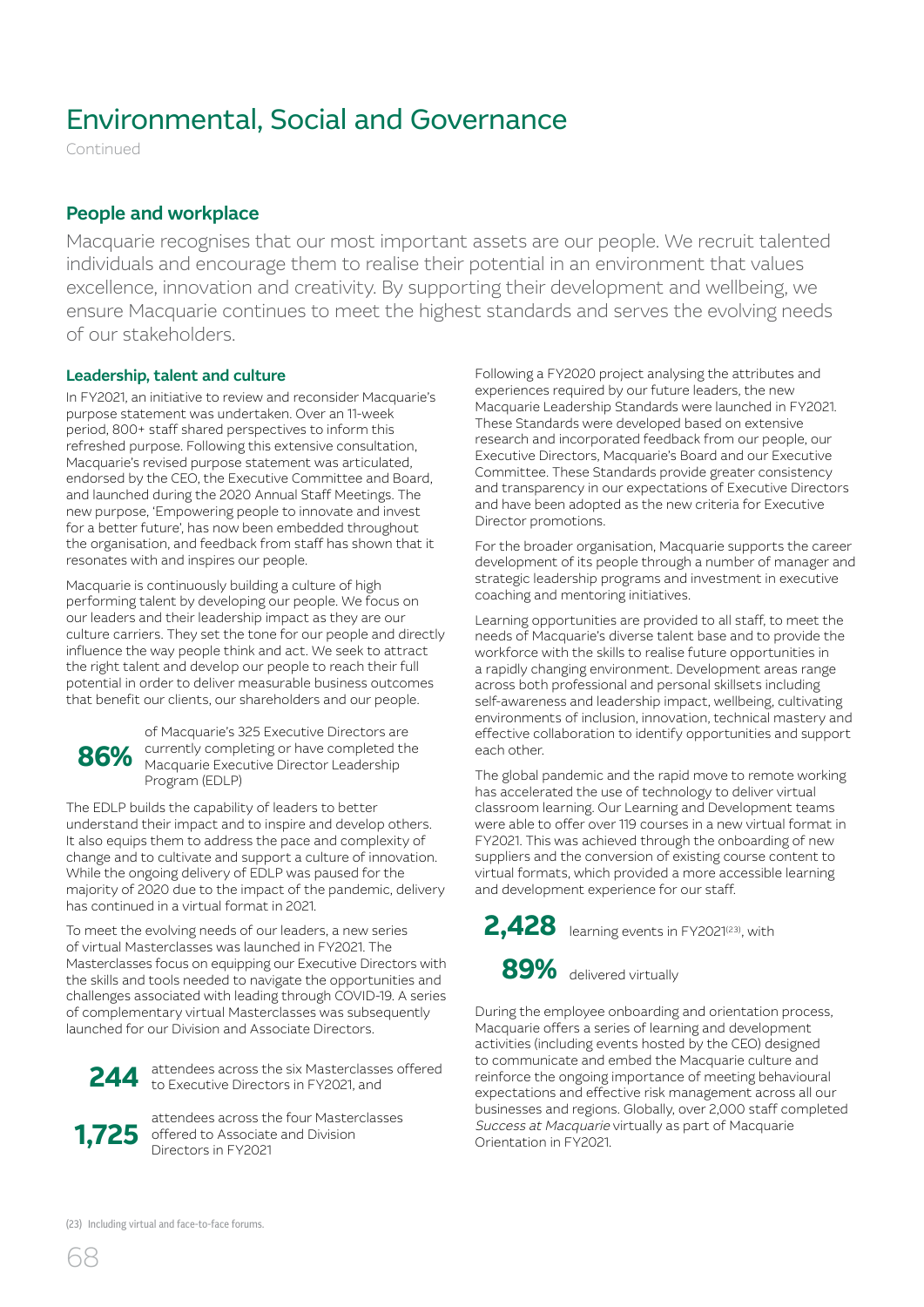Goal setting, providing ongoing feedback, and having regular performance and career development discussions are a key part of performance measurement and talent management at Macquarie. In addition to providing regular feedback throughout the year, Macquarie requires all staff to have at least one formal Year in Review, or appraisal session, with their manager.

### Workplace health, safety and wellbeing

Macquarie recognises the value of effective WHS performance as an integral part of how we successfully manage our business. We seek to operate zero harm environments through maintaining high WHS standards and performance across all our activities globally. We promote an integrated approach to safety and wellbeing matters and encourage our staff to speak up on any actual or potential health and safety issues, including matters relating to inappropriate behaviour such as sexual harassment or other form of harassment, discrimination, bullying or victimisation.

Our recently updated WHS vision seeks to build and promote safe workplaces which enable and empower people to do their best work. This commitment is underpinned by a comprehensive safety framework built around culture and leadership, governance, and assurance. Staff are provided with training and resources to promote positive safety practices. Staff consultation forums inform the implementation and effectiveness of these policies, systems, and risk controls.

**0.2** Lost Time Injury Frequency Rate (LTIFR)<br>in the year ended 31 March 2021<sup>(24)</sup>

The safety and wellbeing of our people remains at the centre of our response to COVID-19. Through our security operations we continuously monitor and assess changes in government regulations to inform decision-making. Our Crisis Management Teams evaluates local health information and legal and regulatory obligations to ensure our policies and practices remain compliant. Our people are informed of our safety requirements through staff briefings and office-specific communications.

In response to the external changing environment, we offer financial support to all staff for ergonomic office chairs and technology peripherals to enhance their remote working environment. We provide resources to assist people leaders to manage remote working teams. Additional online training provides staff with education on "Work Health and Safety While Working from Home", including strategies to support both physical and mental wellbeing.

Macquarie's holistic wellbeing program, Macquarie Plus, provides a comprehensive range of initiatives and benefits designed to equip our people with the tools and resources to own their wellbeing. The delivery of wellbeing initiatives pivoted to provide equitable opportunity to staff, with the program maintaining its focus through digitalised and in person content allowing for flexible engagement. With a strong focus on encouraging our people to balance all aspects of their lives. Macquarie Plus comprises four key elements:

- People: providing our people with access to a range of benefits and initiatives designed to support their physical, psychological and financial wellbeing through educational seminars, health screening, fitness classes and access to psychological support services
- Lifestyle: encouraging our people to make the most of the rewarding and inclusive culture at Macquarie, and helping them to integrate life and work, through initiatives from community groups through to networking events and school holiday programs
- Tools: promoting technology platforms to enable our people to tap into wellbeing information regardless of location or time of day
- Space: designing places that are not only flexible and sustainable, but that also encourage collaboration and connection and offer our people choice in how they work.



The retention of our employees is a key indicator of our inclusive culture where people feel engaged and enabled.

### Diversity & Inclusion

Macquarie's ongoing commitment to workforce Diversity & Inclusion ensures that our business remains innovative and sustainable and continues to meet the evolving needs of our clients.

Macquarie's broad range of experiences, skills and views are key strengths and critical to the wide range of services we deliver across a global operating environment.

| ___ |
|-----|
|-----|

Information on our approach to diversity & inclusion is provided in the **Diversity & Inclusion** section of this Annual Report

### Further information is available at [macquarie.com/esg](http://macquarie.com/esg) and [macquarie.com/careers](http://macquarie.com/careers)

(24) Lost time Injury (LTI) is an incident that results in time lost from work equal to or greater than a full day/shift. The LTI Frequency Rate (LTIFR) is the number of Lost Time Injuries resulting in a compensable claim per million workhours.

(25) Rolling 12‑month voluntary turnover with leavers for the 12 month period divided by average headcount for the same period.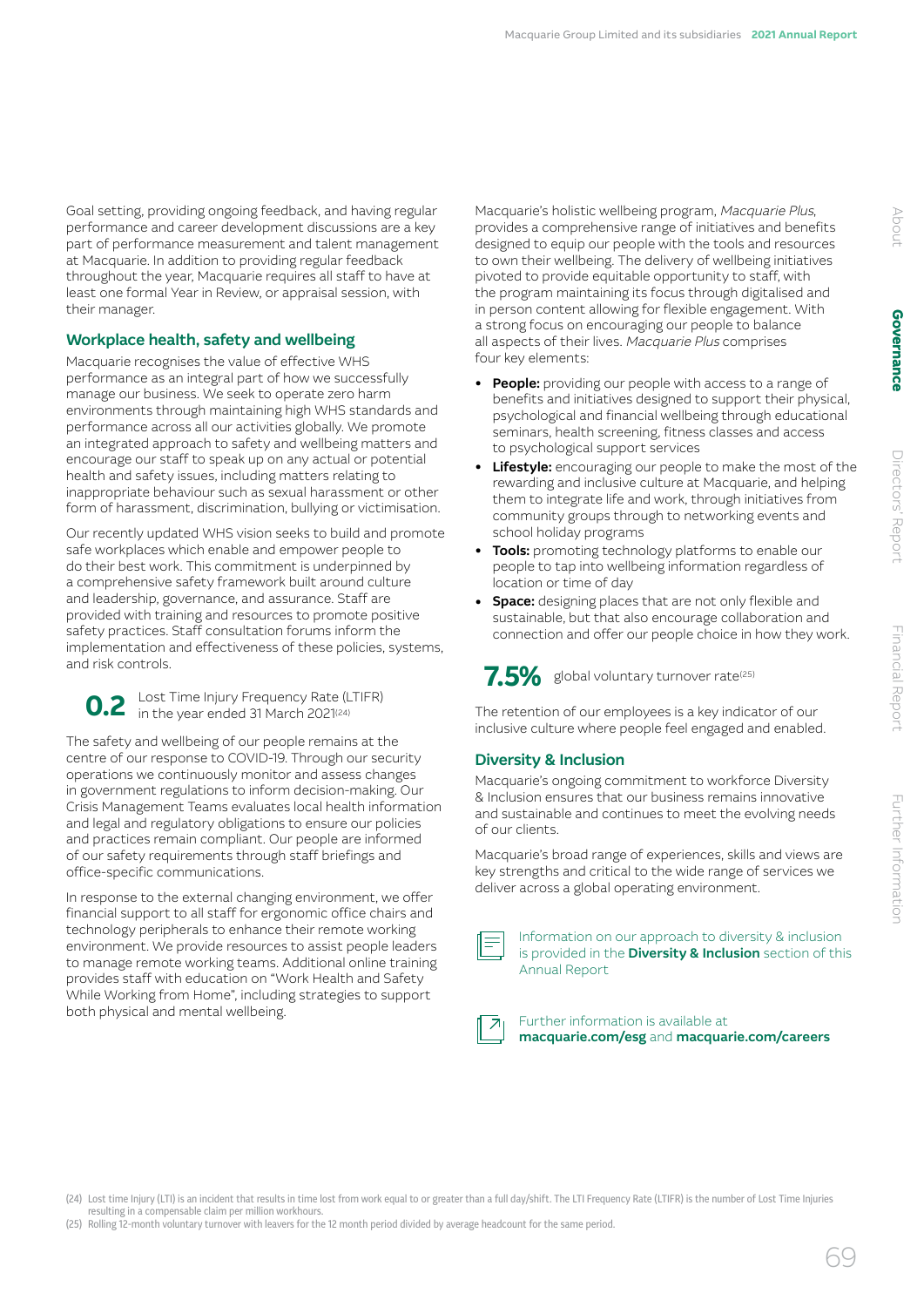Continued

### Business conduct and ethics

Macquarie's organisational culture drives the way we do business and our expectations of our staff are outlined in the Code of Conduct. Our approach is based on three long-held principles: Opportunity, Accountability and Integrity.

Macquarie's revised purpose 'Empowering people to innovate and invest for a better future' represents why we exist and what we do. We believe that by empowering people – our colleagues, clients, communities, shareholders and partners – we will achieve our shared potential.

Macquarie's Risk Culture and Conduct team is responsible for developing and maintaining frameworks for risk culture and conduct risk, and monitoring and reporting on the implementation of those frameworks across Macquarie. As part of their role, the team:

- assesses the risk culture across the group and provides oversight of its alignment to Board expectations
- challenges and advises Macquarie teams on how to enhance risk culture maturity
- assesses, challenges and advises on the effective identification, evaluation, and management of conduct risk.

Macquarie's Integrity Office provides an internally independent and confidential point of contact for Macquarie staff and external parties to safely raise concerns about improper conduct. It is responsible for implementing the Whistleblower Policy and for managing the investigation of concerns raised under this policy, including any raised through the Macquarie Staff Hotline. The Integrity Office reports to the Macquarie CEO and provides regular reports to the BGCC.

The Integrity Office also promotes high ethical standards and good decision-making through communications and engagement with staff.

Information on our risk culture and approach to conduct risk is provided in the Risk Management section of this Annual Report

### Tax transparency

Macquarie acknowledges stakeholder expectations for increased transparency on tax-related matters. Macquarie is a signatory to the Australian Board of Taxation's voluntary Tax Transparency Code.



More detailed information on Macquarie's approach to tax transparency is available at [macquarie.com/fy21-tax-transparency](http://macquarie.com/fy21-tax-transparency)

### Political engagement and public policy

Macquarie believes we need to be engaged and understand the evolving policy, political and regulatory environments in Australia and other jurisdictions in which we operate, as these factors impact our business as well as our clients' businesses.

As a listed financial institution operating in highly regulated sectors, we have a responsibility to our shareholders, clients, counterparties and employees to understand and contribute to public policy and to ensure that our organisation and operating environments are well understood by parliamentarians and policy makers. Additionally, our clients, many of whom also operate in regulated sectors, expect us to have detailed current knowledge of public policy issues and drivers when we provide advice and services to them.

Macquarie contributes to public policy in the markets in which we operate in the following ways:

- making submissions to industry consultation processes and inquiries, where appropriate. These may be processes established by parliaments, government departments or government agencies such as regulators. Submissions may be made by Macquarie directly or as part of a broader industry group
- participating in government and other policy advisory panels when invited to do so, and where we can make a differentiated contribution based on our expertise
- engaging with parliamentarians and policy-makers through avenues such as formal meetings, attending events, speaking in public forums and appearing before parliamentary inquiries where appropriate
- contributing to the advocacy work done by industry groups in key markets around the world. Given the diversity of Macquarie's business activities, we are members of industry groups representing sectors such as financial services and markets, infrastructure, energy as well as general business peak bodies.

In Australia, political parties are funded by a mix of public and private monies. As part of its engagement with the Australian political process, Macquarie provides financial support to the major political parties, primarily through paid attendance at events.

Macquarie has a full disclosure policy and declares all monies paid to political parties to the Australian Electoral Commission (AEC) regardless of any thresholds or other provisions that may otherwise limit the need to disclose. This disclosure is made by way of an annual AEC return on a 1 July to 30 June basis and is published by the AEC in the February following the end of the disclosure year.